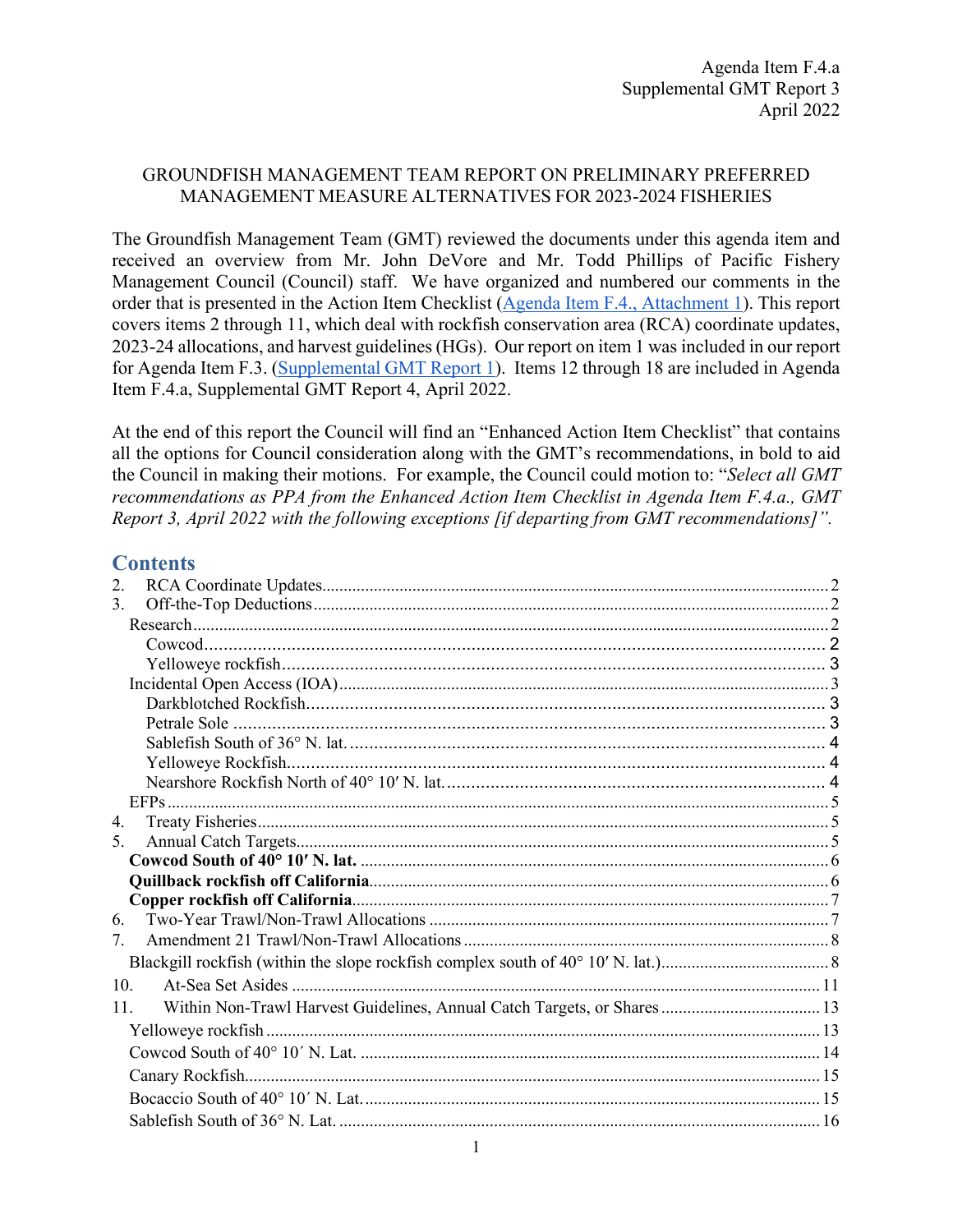| Appendix 1. GMT recommended off-the-top deductions for tribal, research, IOA, and EFPs in 2023 and |  |
|----------------------------------------------------------------------------------------------------|--|
|                                                                                                    |  |

As a general comment, the GMT notes that there are no automatic actions for closure or mitigation for any of the management measures (e.g., HGs, annual catch targets (ACTs), off-the-top deductions, or allocations) discussed in this report. This gives the Council some flexibility to manage fisheries inseason, as some sectors may be more constrained than others in a given year. However, this also means that there is a risk of exceeding HGs and allocations if the Council did not take inseason action as needed.

# <span id="page-1-0"></span>**2. RCA Coordinate Updates**

The GMT reviewed the suite of proposed modifications to the latitude and longitude coordinates that define the RCA boundaries off of California, as presented in [Agenda Item E.5.a, Supplemental](https://www.pcouncil.org/documents/2021/11/e-5-a-supplemental-cdfw-report-1.pdf/)  [CDFW Report 1, November 2021.](https://www.pcouncil.org/documents/2021/11/e-5-a-supplemental-cdfw-report-1.pdf/) The proposed modifications fall into at least one of the following categories: establish new NT-RCAs around the islands, banks, and high spots within the CCA and address CDFW enforcement requests and industry requests to better align coordinates with the depth contour, as well as correct crossovers. **The GMT recommends that the RCA corrections be considered for the preliminary preferred alternatives (PPAs).** 

# <span id="page-1-1"></span>**3. Off-the-Top Deductions**

The GMT reviewed the off-the-top deductions from the annual catch limits (ACLs) for tribal, nongroundfish fisheries, exempted fishing permits (EFPs), and scientific research. Updates and recommended changes by set-aside type are described below. **Tables showing the GMT recommended set-asides by species and complex can be found in Appendix 1 in this document**. In November 2021, the Council requested the GMT examine possible species-specific off-the-top deductions for copper and quillback rockfish off of California. In March of 2022, the Council gave guidance to the GMT to not analyze species-specific set-asides for those two species [\(March 2022 Decision Summary\)](https://www.pcouncil.org/march-2022-decision-summary-document/#groundfish-management-toc-7bdc2051-895a-4a25-a546-5184fe1abe91). Therefore, copper and quillback rockfishes are not considered as individually managed stocks in the remainder of this section but instead are managed as part of the complexes in which they reside (nearshore rockfish north and south of 40° 10' N. lat.).

## <span id="page-1-2"></span>**Research**

Research activities include the National Marine Fisheries Service (NMFS) bottom trawl survey, International Pacific Halibut Commission (IPHC) longline survey, and other federal and state research projects. In previous harvest specification cycles, the approach of the Council was to establish research set-asides equal to the maximum historical scientific research mortality since 2005 for all species other than yelloweye rockfish and cowcod. **The GMT recommends the Council continue to use the maximum historical scientific research mortality for set-asides for all species, except yelloweye rockfish and cowcod south of 40° 1[0](https://docs.google.com/document/d/1DIqz_aNEp1rLaMYcc5W_oqmyhVH0ODnvm7pe3DtZYbM/edit#heading=h.qlkk8fpqypwt)**′ **N. lat., for 2023 and 2024 (values found in Appendix 1)**.

## <span id="page-1-3"></span>*Cowcod*

For cowcod south of 40° 10′ N. lat., the Council adopted a research set aside of 10 mt for 2021 and 2022 with the intent that it would meet the needs of current and additional research in the event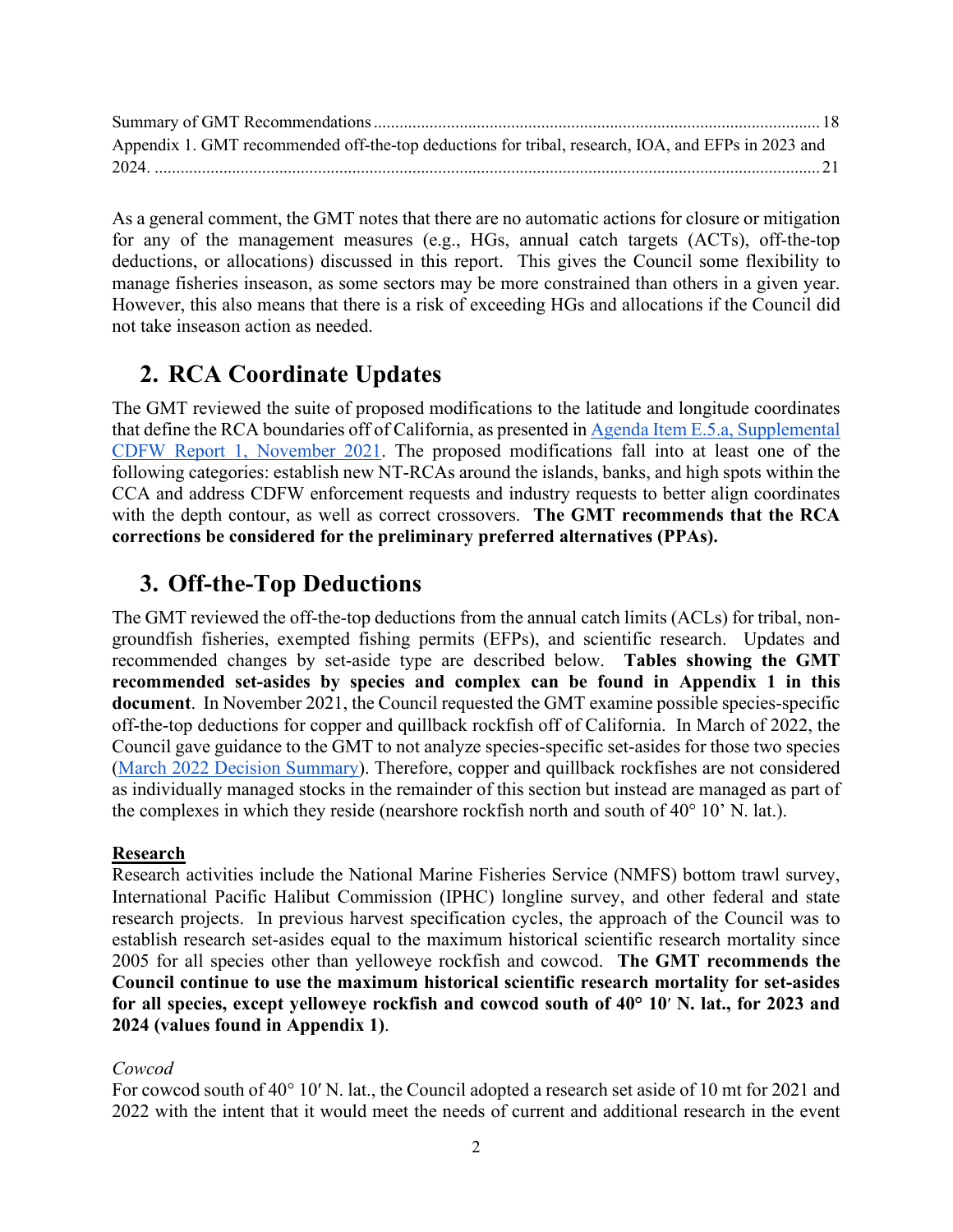that there were changes to the NMFS Hook and Line survey, research conducted under California's Scientific Collecting Permit program, federal Scientific Research Permits, or Letters of Authorization. Although the GMT is not aware of any additional research needs at this time, the GMT notes that there is a great need for additional biological data and fishery dependent data. The GMT also notes that if there are modifications to the Cowcod Conservations Areas, the modifications may allow for additional research opportunities in the Southern California Bight. **The GMT does not see a need to deviate from the 10 mt allocation at this time.** 

#### <span id="page-2-0"></span>*Yelloweye rockfish*

For yelloweye rockfish, the Council adopted 2.92 mt for 2021 and 2022 research, based on anticipated research needs of the IPHC (1.1 mt); Washington Department of Fish and Wildlife (WDFW; 1.0 mt); Oregon Department of Fish and Wildlife (ODFW; 0.4 mt); California Department of Fish and Wildlife (CDFW; 0.22 mt); and other projects (0.2 mt). No changes to those values have been indicated, and therefore, **the GMT recommends the Council adopt 2.92 mt as PPA for 2023-24 for yelloweye rockfish research.**

### <span id="page-2-1"></span>**Incidental Open Access (IOA)**

Similar to the process for establishing off-the-top deductions for scientific research, the Council has adopted off-the-top deductions for IOA fisheries based on the historical maximum mortality for the majority of species (based on the Groundfish Expanded Mortality Multiyear [GEMM] product, Somers et al. 2021). The GMT did not identify the need to deviate from this general approach for most species, other than the potential exceptions described below.

#### <span id="page-2-2"></span>*Darkblotched Rockfish*

Darkblotched rockfish mortality ranged from 2.89 mt to 6.75 mt during 2015-2019, but 17.46 mt were harvested in 2020, warranting consideration of a departure from the 2022 set-aside of 9.8 mt. The 2021-2022 set-aside amount was based on the long-term (2005-2018) average mortality, rather than the maximum of 24.66 mt [\(Agenda Item H.8.a, Supplemental GMT Report 1, November](https://www.pcouncil.org/documents/2019/11/agenda-item-h-8-a-supplemental-gmt-report-1-action-item-3-off-the-top-deductions.pdf/)  [2019\)](https://www.pcouncil.org/documents/2019/11/agenda-item-h-8-a-supplemental-gmt-report-1-action-item-3-off-the-top-deductions.pdf/). When the two additional years of data are included, the long-term average (2005-2020) increases by only 0.03 mt and remains at 9.8 mt when rounded. **The GMT recommends continuing to use this long-term average approach and adopting an IOA set-aside of 9.8 mt for darkblotched rockfish for 2023-24**. Even with the high IOA mortality in 2020, only 41 percent of the darkblotched rockfish ACL was taken that year, and the ACL has not been exceeded in prior years, suggesting that exceedance of the 9.8 mt set-aside does not pose a risk to the ACL.

#### <span id="page-2-3"></span>*Petrale Sole*

The 2005-2020 average value of 11.1 mt is expected to accommodate annual IOA mortality, as the sector has taken less than that each year during the Individual Fishing Quota (IFQ) era (2011- 2020), with the exception of 2017. Additionally, low attainments in the non-trawl fishery translate to minimal risk of exceeding the ACL even if the IOA set-aside were to be exceeded. The historical maximum non-trawl mortality of 14 mt is far less than the 2023-24 non-trawl allocation of 35-37 mt. Using 11.1 mt for the IOA set-aside, instead of the maximum of 34.3 mt, would result in an additional 23.2 mt for the IFQ fishery, which the GMT projects could add an extra ~\$100,000 in income to fishermen, processors, and fishing support businesses. Therefore, **the GMT recommends using the 2005-2020 average IOA mortality (11.1 mt) instead of the historical (2005-2020) maximum of 34.3 mt [\(Table](#page-3-3) 1).**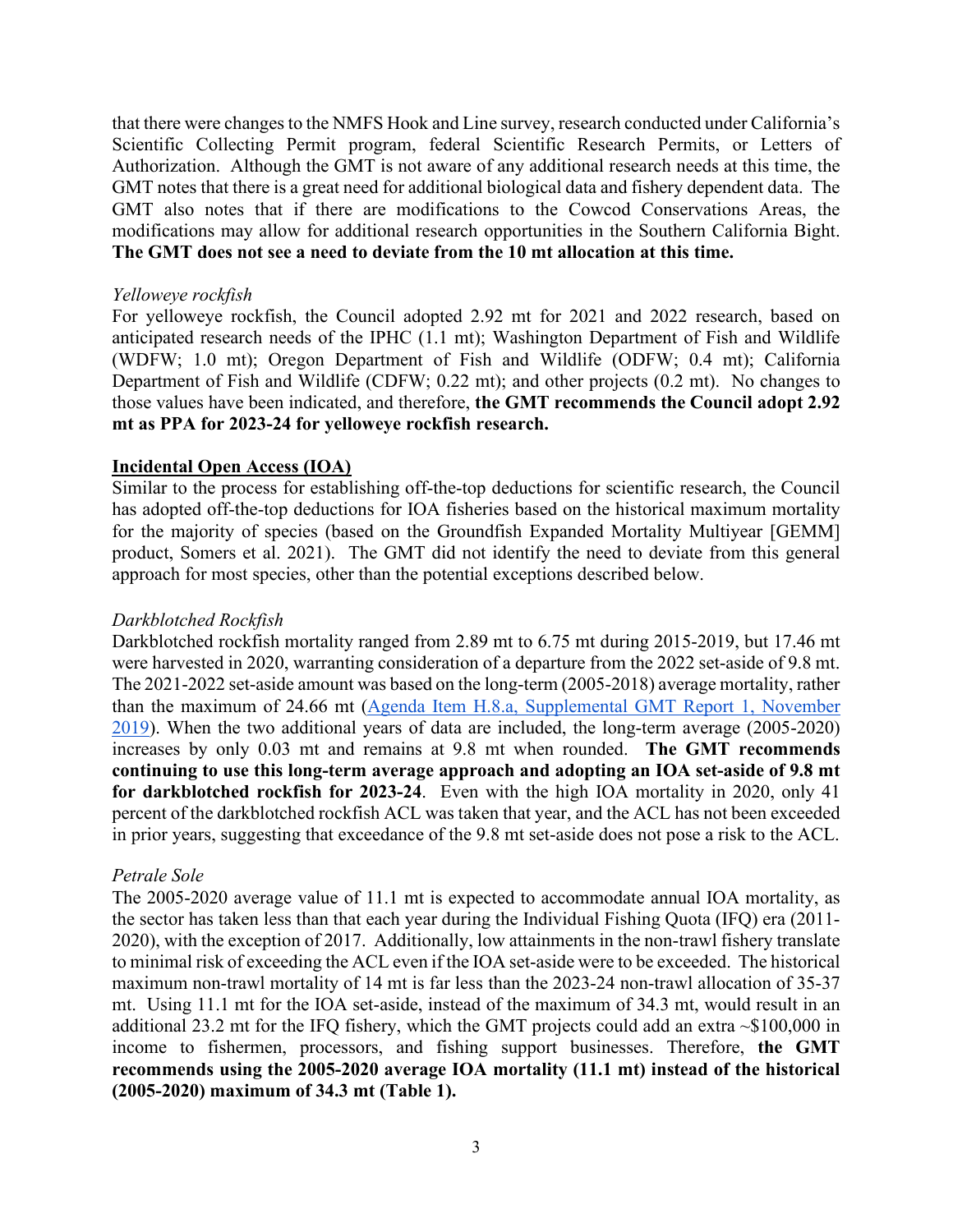| Year       | <b>IOA</b> | Non-trawl |
|------------|------------|-----------|
| 2005       | 20.5       | 0.9       |
| 2006       | 34.3       | 1.2       |
| 2007       | 11.7       | 1.5       |
| 2008       | 32.4       | 5.7       |
| 2009       | 15.4       | 0.8       |
| 2010       | 11.5       | 0.8       |
| 2011       | 2.4        | 1.3       |
| 2012       | 1.8        | 1.7       |
| 2013       | 2.2        | 3.2       |
| 2014       | 3.0        | 1.3       |
| 2015       | 5.2        | 3.9       |
| 2016       | 6.6        | 5.5       |
| 2017       | 19.6       | 7.9       |
| 2018       | 5.5        | 9.3       |
| 2019       | 4.3        | 14.0      |
| 2020       | 1.9        | 8.6       |
| <b>Max</b> | 34.3       | 14.0      |
| Avg        | 11.1       | 4.2       |

<span id="page-3-3"></span>**Table 1. Historical mortality (mt) of petrale sole in the IOA and non-trawl fisheries.** 

### <span id="page-3-0"></span>*Sablefish South of 36° N. lat.*

Annual sablefish mortality in the IOA sector has been less than 2.5 mt since 2004. Given this consistently low attainment and the low risk of constraining other fisheries, as well as the potential for increased catch if the non-trawl RCA is modified, the **GMT recommends continuing to set the 2021-22 set-aside at 25 mt to cover the IOA sectors without adversely impacting other sectors.** 

### <span id="page-3-1"></span>*Yelloweye Rockfish*

In September 2021, the GMT discussed the appropriate value for estimated IOA fishery mortality, noting that the majority of mortality in recent years has come from the directed commercial Pacific halibut fishery. In our September 2021 inseason report [\(Agenda Item C.7.a, Supplemental GMT](https://www.pcouncil.org/documents/2021/09/c-7-a-supplemental-gmt-report-1-2.pdf/)  [Report 1, September 2021\)](https://www.pcouncil.org/documents/2021/09/c-7-a-supplemental-gmt-report-1-2.pdf/), we recommended using an average of the years with observer data in the directed Pacific halibut fishery (2017-2020; 2.66 mt) for 2021 for inseason management. We also stated that unless new data emerged, we should use that same value as the set-aside for IOA fisheries for 2023-2024. Because no new data have arisen, **the GMT recommends a value of 2.66 mt for the yelloweye rockfish IOA set-aside for 2023-24**.

### <span id="page-3-2"></span>*Nearshore Rockfish North of 40° 10*[′](https://docs.google.com/document/d/1DIqz_aNEp1rLaMYcc5W_oqmyhVH0ODnvm7pe3DtZYbM/edit#heading=h.qlkk8fpqypwt) *N. lat.*

The majority of the increased impacts to the nearshore rockfish complex north of 40° 10[′](https://docs.google.com/document/d/1DIqz_aNEp1rLaMYcc5W_oqmyhVH0ODnvm7pe3DtZYbM/edit#heading=h.qlkk8fpqypwt) N. lat. in 2019 and 2020 came from the directed commercial Pacific halibut fishery. Therefore, the **GMT recommends the same methodology as has been used for yelloweye rockfish to determine the**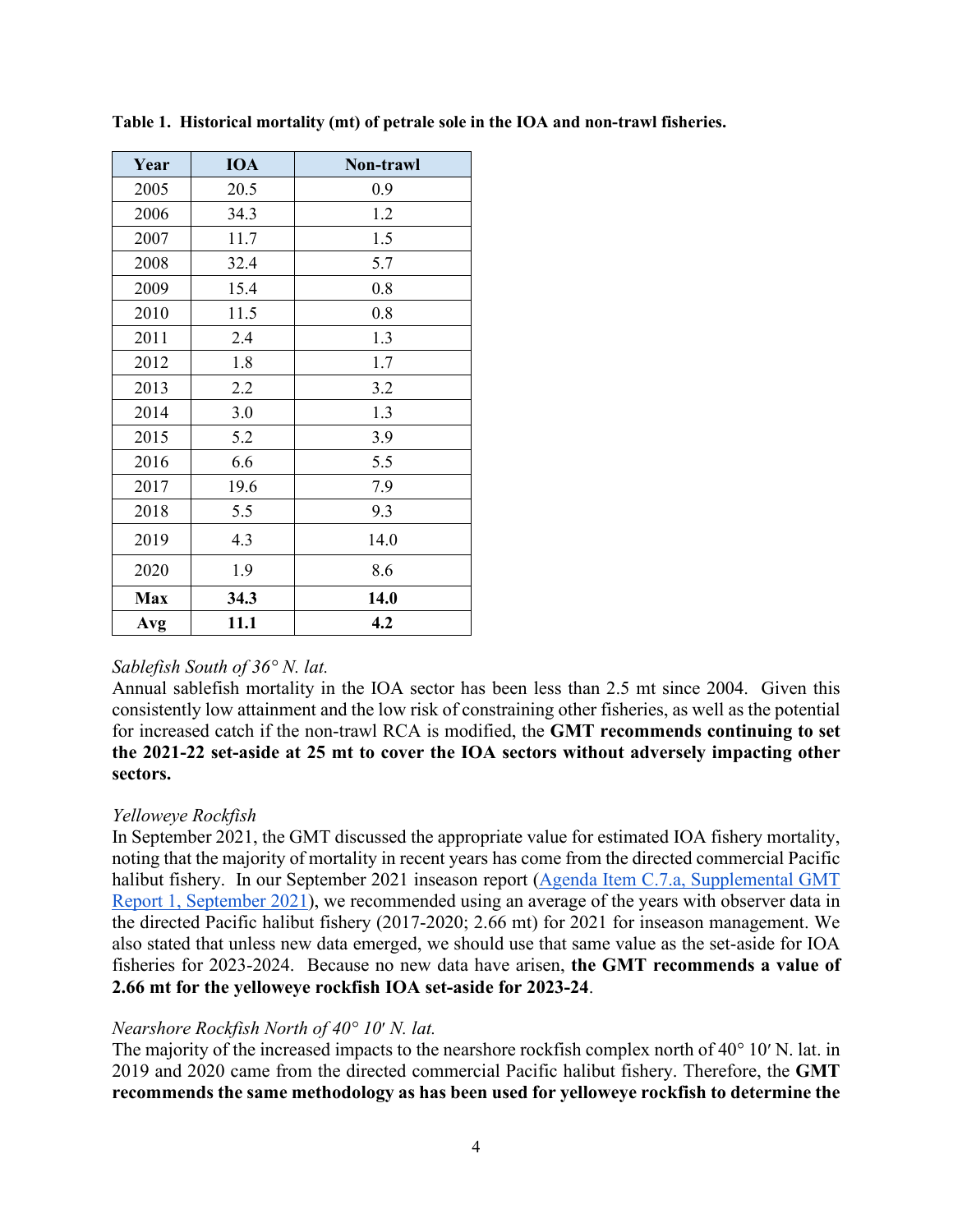**set-aside, which is using the average of the years that the directed Pacific halibut fishery has been observed (2017-2020; 1.3 mt) to determine the set-aside for 2023 and 2024.** 

**Therefore, the GMT recommends that the Council continue to adopt the maximum historical high mortality for incidental open access deductions for 2023-24 for all species except (values found in Appendix 1):** 

- **petrale sole (11.1 mt),**
- **darkblotched rockfish (9.8 mt),**
- **sablefish south of 36° N. lat. (25 mt),**
- **yelloweye rockfish (2.66 mt), and**
- **nearshore rockfish north of 40° 10**[′](https://docs.google.com/document/d/1DIqz_aNEp1rLaMYcc5W_oqmyhVH0ODnvm7pe3DtZYbM/edit#heading=h.qlkk8fpqypwt) **N. lat. (1.3 mt).**

## <span id="page-4-0"></span>**EFPs**

The GMT has not received any information regarding potential changes to the set-asides necessary for EFPs for 2023-24. Therefore, the values are the same as adopted in November 2021 (Table 2 in [Agenda item E.4.a, Supplemental GMT Report 1, November 2021\)](https://www.pcouncil.org/documents/2021/11/e-4-a-supplemental-gmt-report-1.pdf/). The total amount (not broken out by individual EFPs) of set-asides for EFPs can be found in Appendix 1.

# <span id="page-4-1"></span>**4. Treaty Fisheries**

The GMT has been notified that the tribes intend on continuing all of their existing groundfish fisheries for 2023 and 2024 and have requested the set-asides as noted within [Agenda Item E.5.a,](https://www.pcouncil.org/documents/2021/11/e-5-a-supplemental-tribal-report-2-preliminary-2023-2024-tribal-management-measures.pdf/)  [Supplemental Tribal Report 2, November 2021.](https://www.pcouncil.org/documents/2021/11/e-5-a-supplemental-tribal-report-2-preliminary-2023-2024-tribal-management-measures.pdf/) These set-asides are consistent with the off-thetop deductions requested by the tribes during the 2021-22 biennial specifications process, with the exception of Pacific ocean perch (increased to 130 mt) and darkblotched rockfish (increased to 5 mt). These set asides were adopted by the Council in November 2021 and reflect the current requests of the tribes.

Pacific ocean perch is landed within both the treaty yellowtail directed mid-water trawl fishery and Pacific whiting fisheries. In November, the GMT discussed that the increased tribal request of 130 mt, and associated modification to the HG, should not be constraining to non-treaty fisheries.

The current darkblotched rockfish harvest guideline for the tribes is 0.2 mt. In recent years, treaty harvest of darkblotched rockfish has increased, and the 0.2 mt limit has become constraining to some tribal fisheries. Increasing the tribal set aside to 5 mt is a relatively small adjustment, and impacts would be spread between all sectors, resulting in minimal changes in overall sector allocations and negligible impact to non-treaty fisheries.

**The GMT recommends the Council adopt the Tribal requested set-asides as requested in [Agenda Item E.5.a, Supplemental Tribal Report 2 November 2021.](https://www.pcouncil.org/documents/2021/11/e-5-a-supplemental-tribal-report-2-preliminary-2023-2024-tribal-management-measures.pdf/)**

# <span id="page-4-2"></span>**5. Annual Catch Targets**

Annual catch targets (ACTs) are management targets set below annual catch limits (ACLs). In cases where there is increased uncertainty in inseason catch monitoring, an ACT may be used along with accountability measures to ensure an ACL is not exceeded.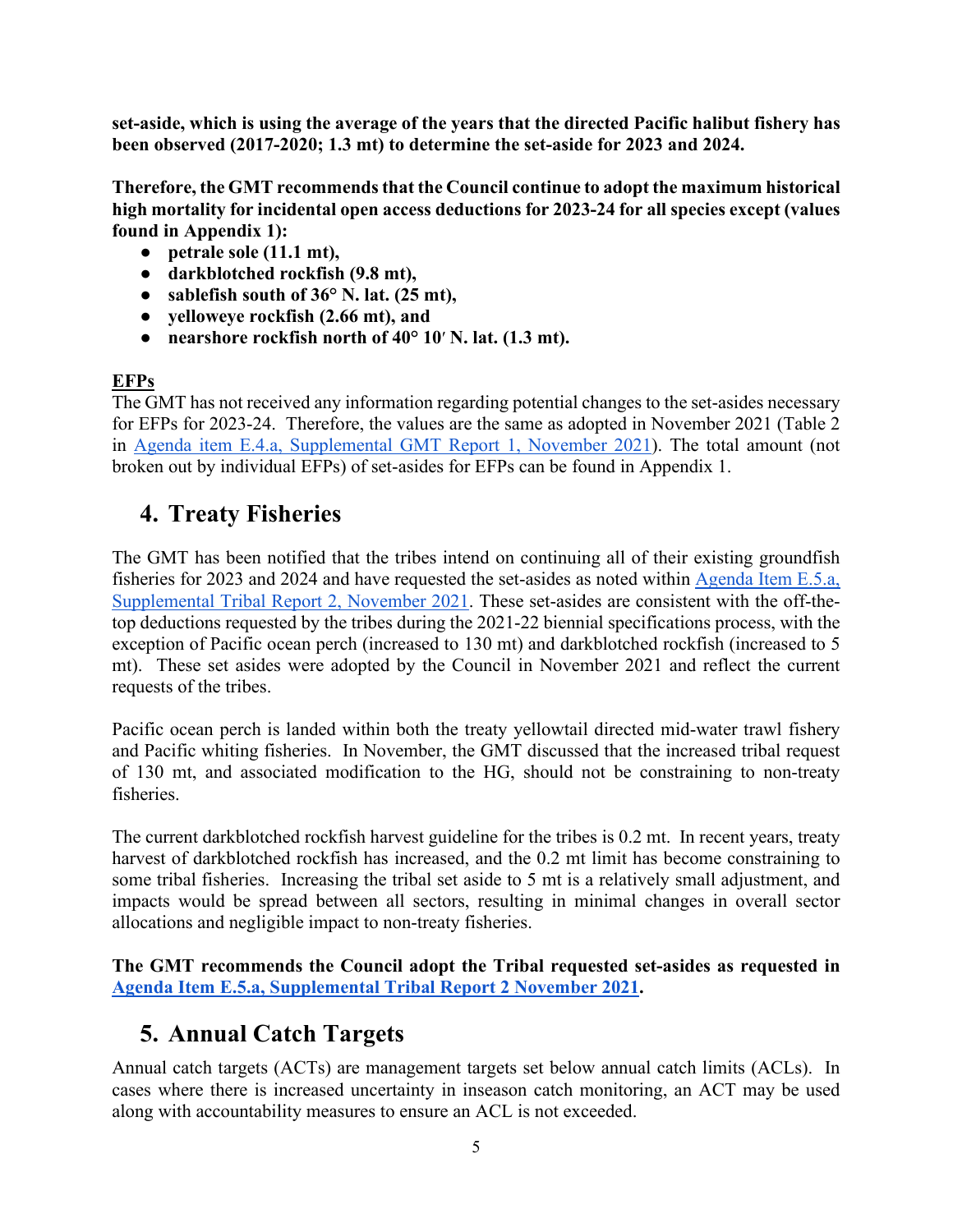### <span id="page-5-0"></span>**Cowcod South of 40° 10′ N. lat.**

The 2019 stock assessment indicated that cowcod south of 40° 10' N. lat. was successfully rebuilt. However, since the estimates of current stock size and status were highly uncertain, the Council adopted an ACT for cowcod of 50 mt for south of 40° 10′ N. lat. for 2021-22. The ACLs for 2023 and 2024 are 80 and 79 mt, respectively.

[Agenda item F.4.a, GMT Report 1, April 2022](https://www.pcouncil.org/documents/2022/03/f-4-a-gmt-report-1-report-on-reconsideration-of-the-cowcod-south-of-40-10%e2%80%b2-n-lat-annual-catch-target.pdf/) discusses effects of the ACT on the fishery and potential future impacts of removing the ACT. For 2023 and beyond, Option 2 would allow for the expansion of opportunities farther offshore by reducing the potential for sector closures, thus creating stability for the non-trawl sector and the coastal communities south of 40° 10′ N. lat. Option 2 would also provide additional flexibility to the non-trawl sector to increase attainment of underutilized shelf, slope, and other deep-water species. For these reasons, **the GMT recommends the Council select Option 2 and remove the ACT of 50 mt for south of 40° 10′ N. lat. as the PPA**. **The GMT supports the status quo trawl (36 percent) and non-trawl (64 percent) allocation proportions for cowcod, utilizing a 50:50 sharing arrangement within the non-trawl sectors (Limited Entry and Open Access [LE/OA] and recreational), and setting ACTs for each non-trawl sector.** Retention in the non-trawl sector will continue to be prohibited, except for California Commercial Passenger Fishing Vessels (CPFV) participating in CDFW's Cowcod EFP.

### <span id="page-5-1"></span>**Quillback rockfish off California**

At the November 2021 meeting, the Council directed the GMT to include placeholders for sectorspecific ACTs for each groundfish fishery that incurs fishery mortality. In March, the Council motioned to analyze two sets of ACTs for quillback rockfish off California, one for the area between 42° - 40° 10′ N lat. and one for the area south of 40° 10′ N lat.

Section 5 of [Agenda Item F.4. Attachment 2](https://www.pcouncil.org/documents/2022/03/f-4-attachment-2-2023-2024-management-measure-analytical-document-electronic-only.pdf/) proposes the methodology of reducing the ACL contribution by 25 percent, 50 percent, or 75 percent and then setting an ACT equal to one of those values. No ACT values are provided at this time since the GMT is waiting for the harvest control rule discussion to happen during the harvest specifications agenda item in June. However, upon further discussion, the GMT also sees merit in two other methods for calculating ACTs: 1) setting an ACT equal to the ACL contribution, or 2) selecting a more conservative SPR harvest rate from a rebuilding analysis.

However, the GMT has concerns with managing ACTs at low values as it is extremely difficult to manage to harvest targets that are less than 1 mt given limitations of commercial and recreational landings data and the lag of one year for the commercial mortality estimates. Additionally, the GMT has concerns about the consequences following from an expansion of small sample sizes. Sampling programs are designed to provide an average representative sample over time. Even the best sampling programs can experience issues with outliers where a handful of fish can result in unrealistically large or small estimates of total mortality and have the potential to trigger potentially unnecessary management review. In essence, the GMT urges the Council to consider the usefulness of an ACT given these wide uncertainties in inseason estimates resulting from low catch targets or rare catch events.

If the Council moves forward with an ACT, the GMT will strive to provide the most accurate and up to date information possible to the Council and its advisory bodies. The Council should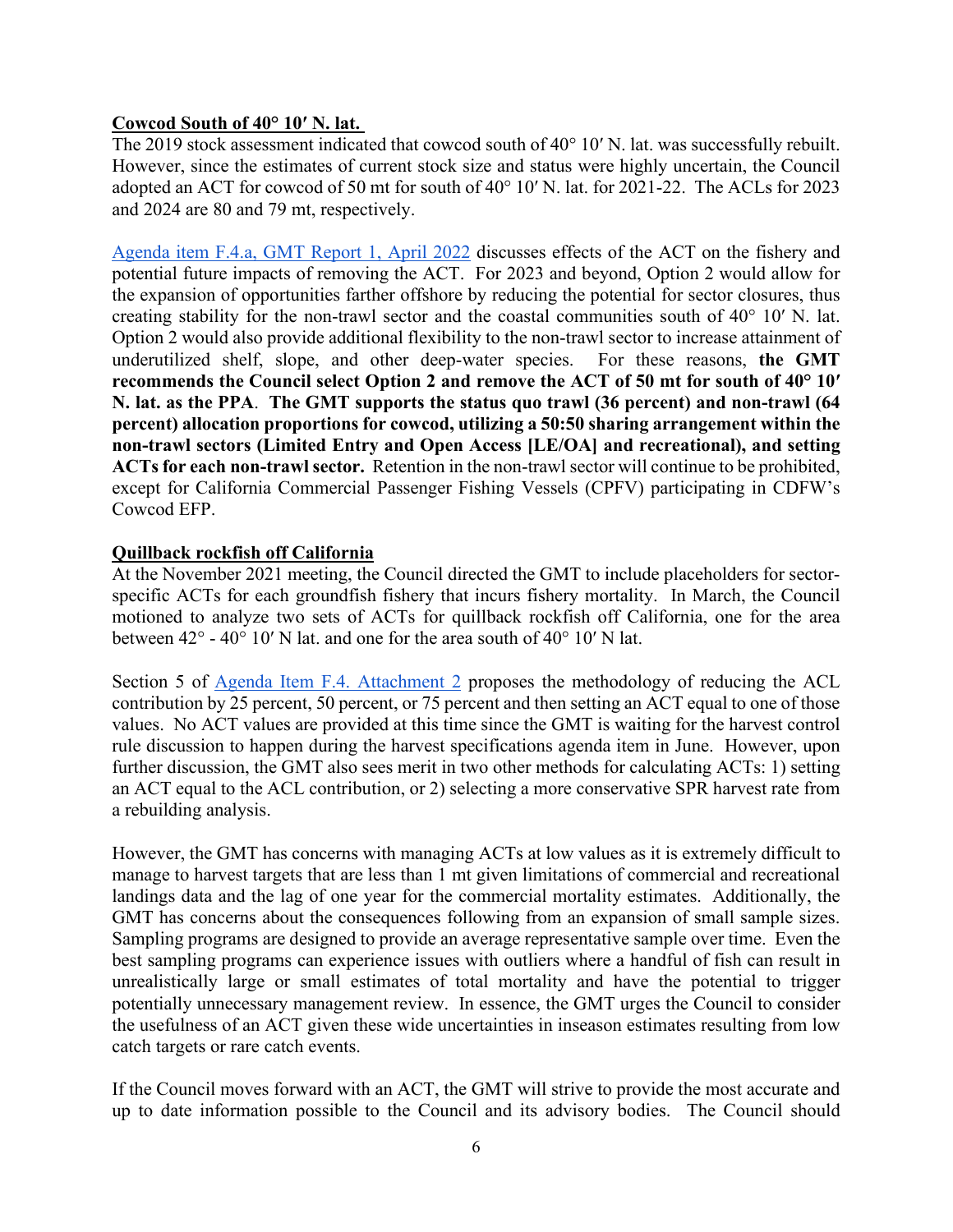consider what routine management measures would be appropriate and/or available (i.e., trip limits, bag limits, season, etc.) if the ACT is projected to be exceeded. The GMT will inform the Council through the inseason reporting process so that the Council can consider whether an inseason action is warranted.

### <span id="page-6-0"></span>**Copper rockfish off California**

The Council also requested ACTs be analyzed for copper rockfish off California for the area between 42° - 40° 10′ N. lat. and south of 40° 10′ N. lat. The GMT sees two potential options for selecting ACTs for copper rockfish off California: 1) taking a 25 percent, 50 percent, or 75 percent reduction of the ACL contribution and then setting an ACT to one of those values, or 2) setting an ACT equal to the ACL contribution. However, for the same reasons stated above the GMT also has concerns about setting ACTs at low values for copper rockfish, particularly in the area between 42° - 40° 10′ N. lat.

As mentioned above, the GMT strives to provide the most accurate and up to date information possible throughout the season. Should the Council proceed with setting an ACT for copper rockfish, the GMT can inform the Council through the inseason reporting process of how the fisheries are tracking. The Council should consider what routine management measures would be appropriate and/or available (i.e., trip limits, bag limits, season, etc.) if the ACT is projected to be exceeded. If an ACT is approached or exceeded, the Council could consider if an inseason action is warranted and what the appropriate inseason action should be at that time. The GMT notes that the same limitations noted above also apply for copper rockfish.

# <span id="page-6-1"></span>**6. Two-Year Trawl/Non-Trawl Allocations**

**The GMT recommends the Council select for PPA the status quo trawl and non-trawl allocations as shown in [Table](#page-6-2) 2.** 

| <b>Stock</b>                                                          | <b>Trawl</b>            | <b>Non-Trawl</b> |
|-----------------------------------------------------------------------|-------------------------|------------------|
| Big skate                                                             | 95%                     | $5\%$            |
| Bocaccio south of 40° 10' N. lat.                                     | 39%                     | 61%              |
| Canary rockfish                                                       | 72.3%                   | 27.7%            |
| Cowcod south of 40° 10' N. lat.                                       | 36%                     | 64%              |
| Lingcod south of $40^{\circ}$ 10' N. lat.                             | 40%                     | 60%              |
| Longnose skate                                                        | 90%                     | 10%              |
| Minor shelf rockfish north of $40^{\circ}$ 10' N. lat.                | $60.2\%$                | 39.8%            |
| Minor shelf rockfish south of $40^{\circ}$ 10' N. lat.                | 12.2%                   | 87.8%            |
| Petrale sole                                                          | remainder               | 30 <sub>mt</sub> |
| Slope rockfish south of 40° 10' N. lat., including blackgill rockfish | custom sharing approach |                  |
| Blackgill rockfish shares (of component ACL)                          | 41%                     | 59%              |
| "Other slope" rockfish shares (of sum of component ACLs)              | 91%                     | 9%               |
| Widow rockfish                                                        | remainder               | 400 mt           |
| YELLOWEYE ROCKFISH                                                    | 8%                      | 92%              |

<span id="page-6-2"></span>**Table 2. Status quo trawl and non-trawl allocations (percent) of stocks under two-year allocations.**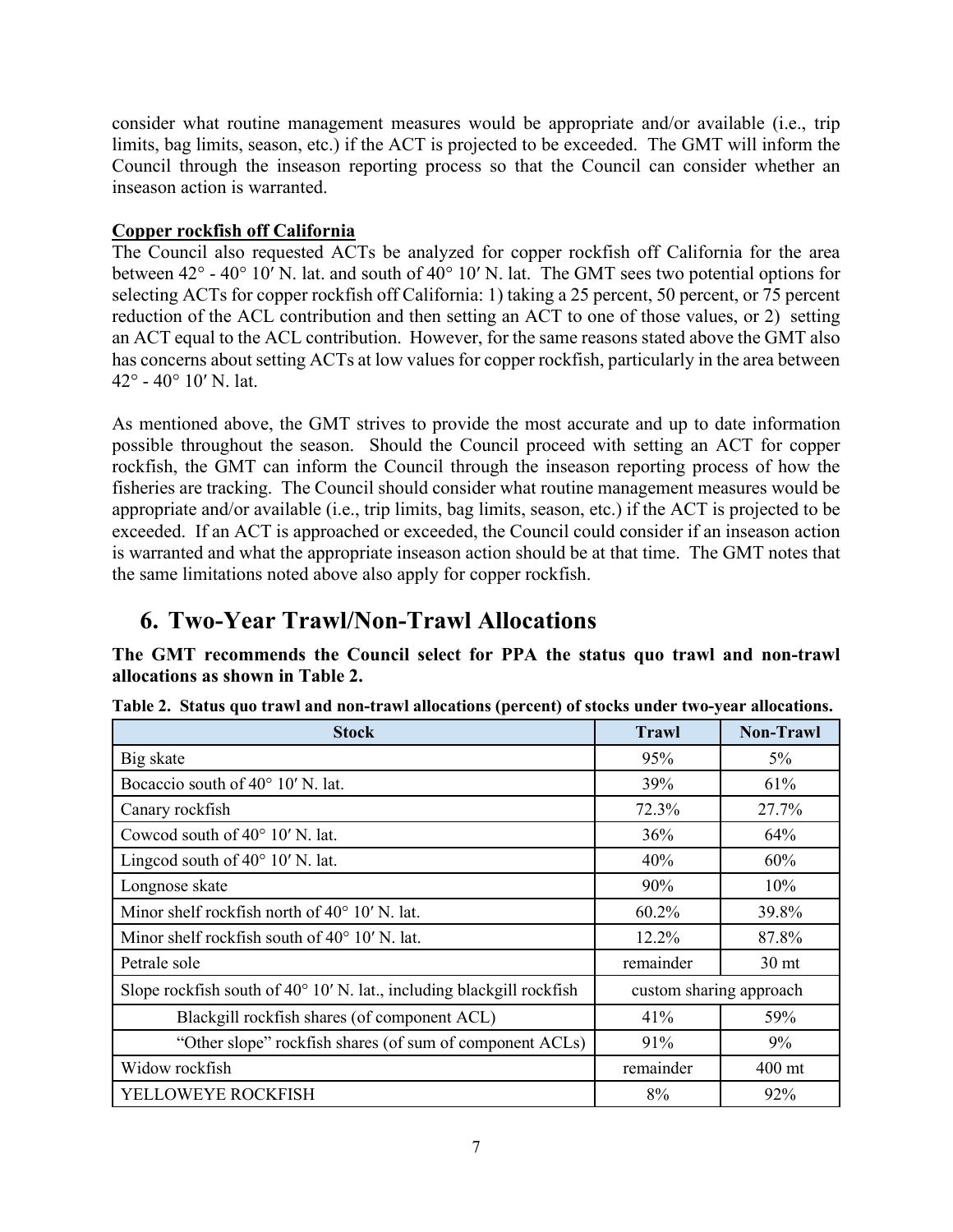None of these allocations are expected to constrain either the trawl or non-trawl sectors, except yelloweye rockfish, which constrains both. The GMT provided detailed rationale for adopting status quo proportions in November 2021 [\(Agenda Item E.5.a, Supplemental REVISED GMT](https://www.pcouncil.org/documents/2021/11/e-5-a-supplemental-gmt-report-2-management-measure-items-1-2-and-4-through-11-from-the-action-item-checklist.pdf/)  [Report 2, November 2021\)](https://www.pcouncil.org/documents/2021/11/e-5-a-supplemental-gmt-report-2-management-measure-items-1-2-and-4-through-11-from-the-action-item-checklist.pdf/).

# <span id="page-7-0"></span>**7. Amendment 21 Trawl/Non-Trawl Allocations**

The Council has the ability to amend the Pacific Coast Groundfish Fishery Management Plan (FMP) to remove or adjust the formal Amendment 21 (A-21) formulas used to set trawl and nontrawl allocations. The GMT does not see a need to make any changes to the current trawl/nontrawl allocation shares for stocks with A-21 allocations, which are listed in [Table 3.](#page-7-2) **Therefore, the GMT recommends continuing to use the status quo A-21 trawl/non-trawl allocation shares in 2023 and 2024 for the stocks listed in [Table](#page-7-2) 3.**

| <b>Stock or Complex</b>                                | <b>Trawl</b>     | <b>Non-Trawl</b> |
|--------------------------------------------------------|------------------|------------------|
| Arrowtooth flounder                                    | 95%              | $5\%$            |
| Chilipepper rockfish south of 40° 10' N. lat.          | 75%              | 25%              |
| Darkblotched rockfish                                  | 95%              | 5%               |
| Dover sole                                             | 95%              | 5%               |
| English sole                                           | 95%              | 5%               |
| Lingcod north of $40^{\circ}$ 10' N. lat.              | 45%              | 55%              |
| Longspine thornyhead north of $34^{\circ}$ 27' N. lat. | 95%              | 5%               |
| Other flatfish                                         | 90%              | 10%              |
| Pacific cod                                            | 95%              | 5%               |
| Pacific ocean perch                                    | 95%              | 5%               |
| Sablefish south of 36° N. lat.                         | 42%              | 58%              |
| Shortspine thornyhead north of 34° 27' N. lat.         | 95%              | $5\%$            |
| Shortspine thornyhead south of 34° 27' N. lat.         | 50 <sub>mt</sub> | remainder        |
| Slope rockfish north of $40^{\circ}$ 10' N. lat.       | 81%              | 19%              |
| Splitnose rockfish south of $40^{\circ}$ 10' N. lat.   | 95%              | $5\%$            |
| Starry flounder                                        | 50%              | 50%              |
| Yellowtail rockfish north of 40° 10' N. lat.           | 88%              | 12%              |

<span id="page-7-2"></span>**Table 3. Status quo trawl and non-trawl allocation shares (percent) for stocks with A-21 allocations (Table 6-[1, Pacific Coast Groundfish Fishery Management Plan, August 2020\)](https://www.pcouncil.org/documents/2016/08/pacific-coast-groundfish-fishery-management-plan.pdf/).**

# **8. Recommend Harvest Guidelines for Species Managed within a Complex**

## <span id="page-7-1"></span>**Blackgill rockfish (within the slope rockfish complex south of 40° 10′ N. lat.)**

**The GMT recommends continuing to use the custom approach to allocate blackgill rockfish and "other slope" rockfish to the trawl and non-trawl sectors for the 2023-24 biennium.**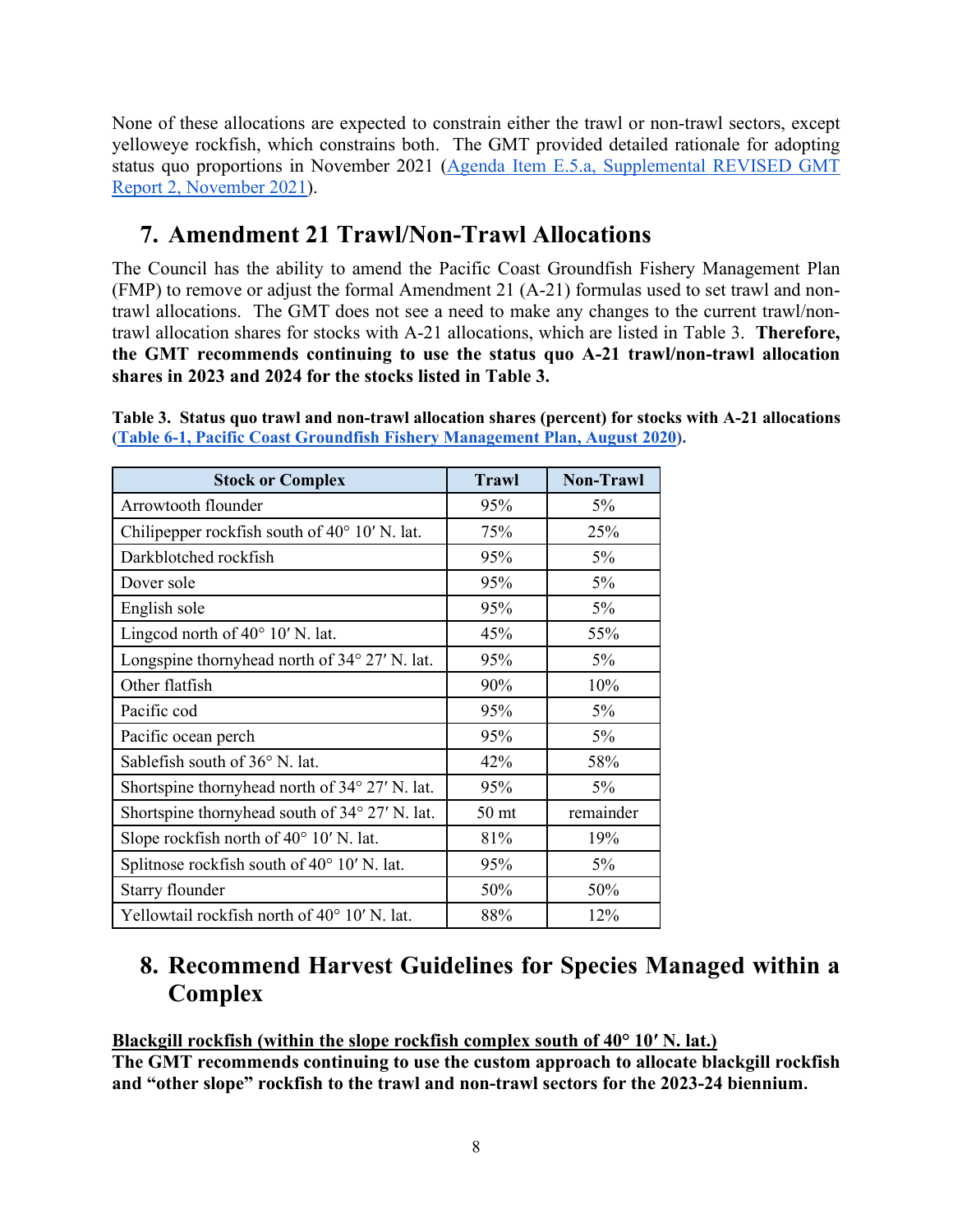In the 2021-22 biennium, the Council chose to manage blackgill rockfish within the slope rockfish complex south of 40° 10′ N. lat. by setting an HG for blackgill rockfish that was equal to the species-specific ACL contribution to the slope rockfish complex south of 40° 10′ N. lat. The blackgill rockfish HG was then used to allocate 41 percent to the trawl sector and 59 percent to the non-trawl sector; these percentages were selected as part of the original Amendment-26 final preferred alternative. Then, the A-21 trawl (63 percent) and non-trawl (37 percent) allocations were applied to the remaining species in the complex. This allocation scheme, although complex, seems to meet the needs of trawl and non-trawl sectors, and thus, **the GMT recommends continuing to use this approach for the 2023-24 biennium.** [Table 4](#page-8-0) shows the proposed 2023- 24 HGs for blackgill rockfish and the resulting trawl and non-trawl allocations. Table 4 also shows the proposed 2023-24 HGs for the remaining species in the slope rockfish complex south of 40° 10′ N. lat. and the resulting trawl and non-trawl allocations.

|                           |            | 2023           | 2024       |                |  |  |
|---------------------------|------------|----------------|------------|----------------|--|--|
| Category                  | Trawl (mt) | Non-trawl (mt) | Trawl (mt) | Non-trawl (mt) |  |  |
| Blackgill share           | 70.7       | 101.7          | 69.7       | 100.2          |  |  |
| Other slope share         | 330.5      | 194.1          | 334.6      | 196.5          |  |  |
| Subtotal share            | 401.2      | 295.8          | 404.3      | 296.7          |  |  |
| Total                     |            | 697.0          | 701.0      |                |  |  |
| % of total share          | 57.56%     | 42.44%         | 57.67%     | 42.33%         |  |  |
| Total combined off-top    |            | 39             | 39         |                |  |  |
| Apportioned off-top       | 22.4       | 16.6           | 22.5       | 16.5           |  |  |
| Final two-year allocation | 378.7      | 279.3          | 381.8      | 280.2          |  |  |

<span id="page-8-0"></span>**Table 4. Two-year allocations of the southern slope rockfish complex (mt) as a whole and as shares of blackgill rockfish and other slope species.**

### **Oregon black/blue/deacon rockfish complex**

The Oregon black/blue/deacon rockfish complex was created in 2019. At that time there were discussions about species-specific HGs within the complex. The goal was to prevent overfishing of the species-specific contribution to the complex. ODFW informed the Council that they would be managing the complex to stay within the species-specific contributions to the complex. During the two years for which total mortality data are available, the mortality of both species has remained below the species-specific contributions to the OFL, ABC, and ACLs [\(Table 5\)](#page-9-0).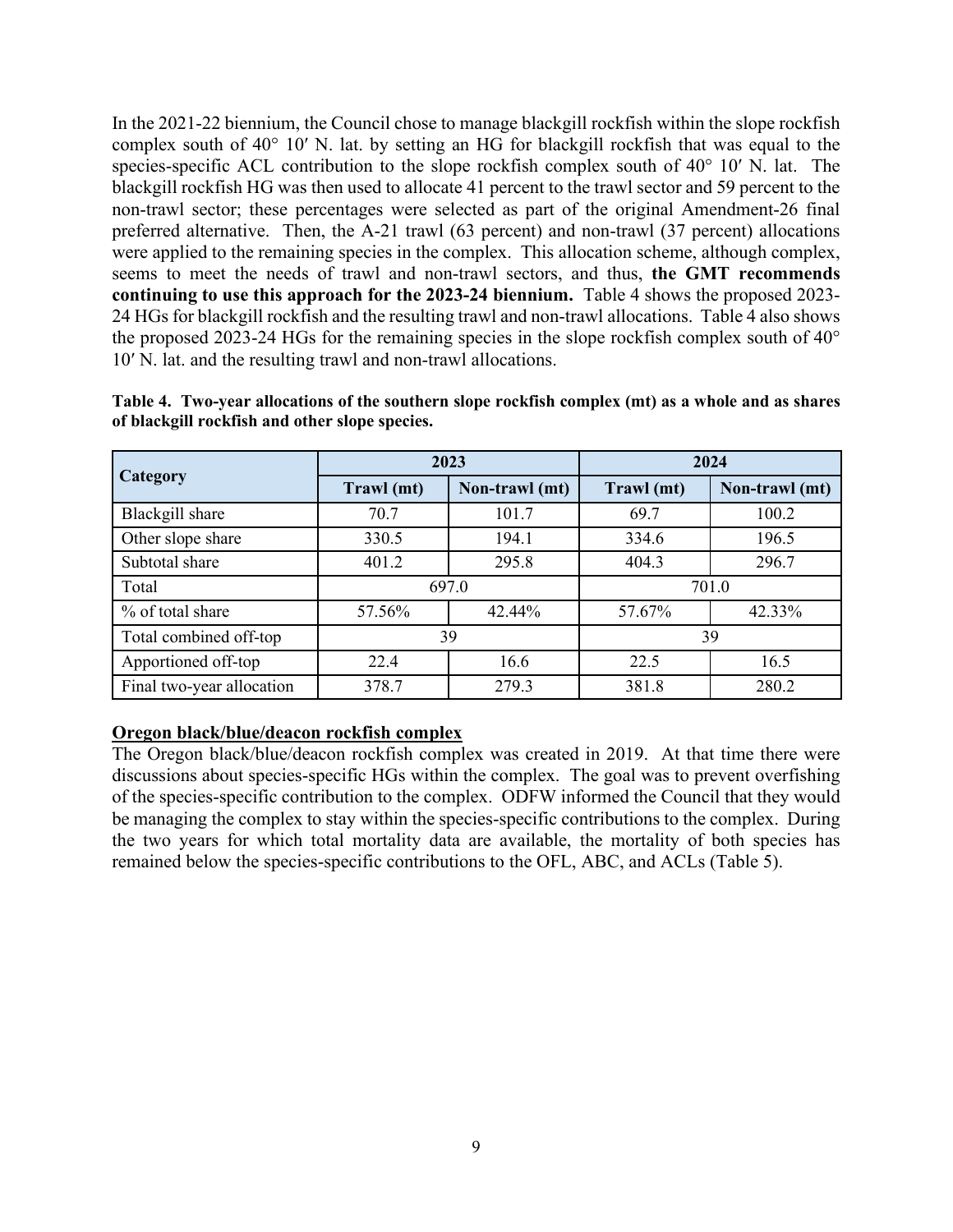<span id="page-9-0"></span>**Table 5. The black rockfish and blue/deacon rockfish 2019 and 2020 species-specific OFL, ABC, and ACL contributions to the Oregon black/blue/deacon rockfish complex, with annual mortality by species.**

| <b>Species</b>       |                             |                             | 2019                        |                               |                                            | 2020                        |                             |                             |                               |                                                      |
|----------------------|-----------------------------|-----------------------------|-----------------------------|-------------------------------|--------------------------------------------|-----------------------------|-----------------------------|-----------------------------|-------------------------------|------------------------------------------------------|
|                      | <b>OFL</b><br>cont.<br>(mt) | <b>ABC</b><br>cont.<br>(mt) | <b>ACL</b><br>cont.<br>(mt) | <b>Total</b><br>Mort.<br>(mt) | Over/<br><b>Under</b><br>OFL cont.<br>(mt) | <b>OFL</b><br>cont.<br>(mt) | <b>ABC</b><br>cont.<br>(mt) | <b>ACL</b><br>cont.<br>(mt) | <b>Total</b><br>Mort.<br>(mt) | Over/<br><b>Under</b><br><b>OFL</b><br>cont.<br>(mt) |
| <b>Black RF</b>      | 565.0                       | 515.8                       | 515.8                       | 440.1                         | $-124.9$                                   | 561.0                       | 512.2                       | 512.2                       | 437.9                         | $-123.1$                                             |
| Blue/deacon RF       | 112.3                       | 101.5                       | 101.5                       | 26.9                          | $-85.4$                                    | 108.8                       | 98.4                        | 98.4                        | 27.1                          | $-81.7$                                              |
| <b>Complex Total</b> | 677.3                       | 617.4                       | 617.4                       | 467.0                         | $-210.3$                                   | 669.8                       | 610.5                       | 610.5                       | 465.0                         | $-204.8$                                             |

Based on the above, **the GMT does not see a need for harvest guidelines for either species within the Oregon black/blue/deacon rockfish complex**.

### **Cabezon/kelp greenling complexes in WA and OR**

The cabezon/kelp greenling complex off both Washington and Oregon were created in 2019. At that time, there were discussions about species-specific HGs within the complex. As with the Oregon black/blue/deacon rockfish complex discussed above, the goal was to prevent overfishing of the species-specific contribution to the complex. WDFW and ODFW informed the Council that they would be managing the complex to stay within the species-specific contributions to the complex. During the two years for which total mortality data are available, the mortality of both species in the Oregon complex has remained below the species-specific contributions to the OFL, ABC, and ACLs [\(Table 6\)](#page-9-1). In 2019, the OFL contribution of cabezon to the WA cabezon/kelp greenling complex was exceeded; however, the following year mortality was below the OFL contribution [\(Table 7\)](#page-10-1). The WA cabezon OFL contribution increased from 2020 to 2021 and continues to be at a higher level than in the year where the exceedance occurred.

<span id="page-9-1"></span>

|  |  |  | Table 6. The cabezon and kelp greenling 2019 and 2020 species-specific OFL, ABC, and ACL      |  |  |
|--|--|--|-----------------------------------------------------------------------------------------------|--|--|
|  |  |  | contributions to the Oregon cabezon/kelp greenling complex, with annual mortality by species. |  |  |

| <b>Species</b>       |                             |                             | 2019                        |                               | 2020                                                |                             |                             |                             |                               |                                                             |
|----------------------|-----------------------------|-----------------------------|-----------------------------|-------------------------------|-----------------------------------------------------|-----------------------------|-----------------------------|-----------------------------|-------------------------------|-------------------------------------------------------------|
|                      | <b>OFL</b><br>cont.<br>(mt) | <b>ABC</b><br>cont.<br>(mt) | <b>ACL</b><br>cont.<br>(mt) | <b>Total</b><br>Mort.<br>(mt) | Over/<br><b>Under</b><br><b>OFL</b><br>$cont.$ (mt) | <b>OFL</b><br>cont.<br>(mt) | <b>ABC</b><br>cont.<br>(mt) | <b>ACL</b><br>cont.<br>(mt) | <b>Total</b><br>Mort.<br>(mt) | Over/<br><i><u><b>Under</b></u></i><br>OFL<br>cont.<br>(mt) |
| Cabezon              | 49.0                        | 46.8                        | 46.8                        | 46.2                          | $-2.8$                                              | 49.0                        | 46.8                        | 46.8                        | 35.4                          | $-13.6$                                                     |
| Kelp Greenling       | 180.9                       | 171.1                       | 171.1                       | 16.8                          | $-164.1$                                            | 166.5                       | 157.5                       | 157.5                       | 29.4                          | $-137.1$                                                    |
| <b>Complex Total</b> | 229.9                       | 217.9                       | 217.9                       | 63.0                          | $-166.9$                                            | 215.5                       | 204.4                       | 204.4                       | 64.7                          | $-150.8$                                                    |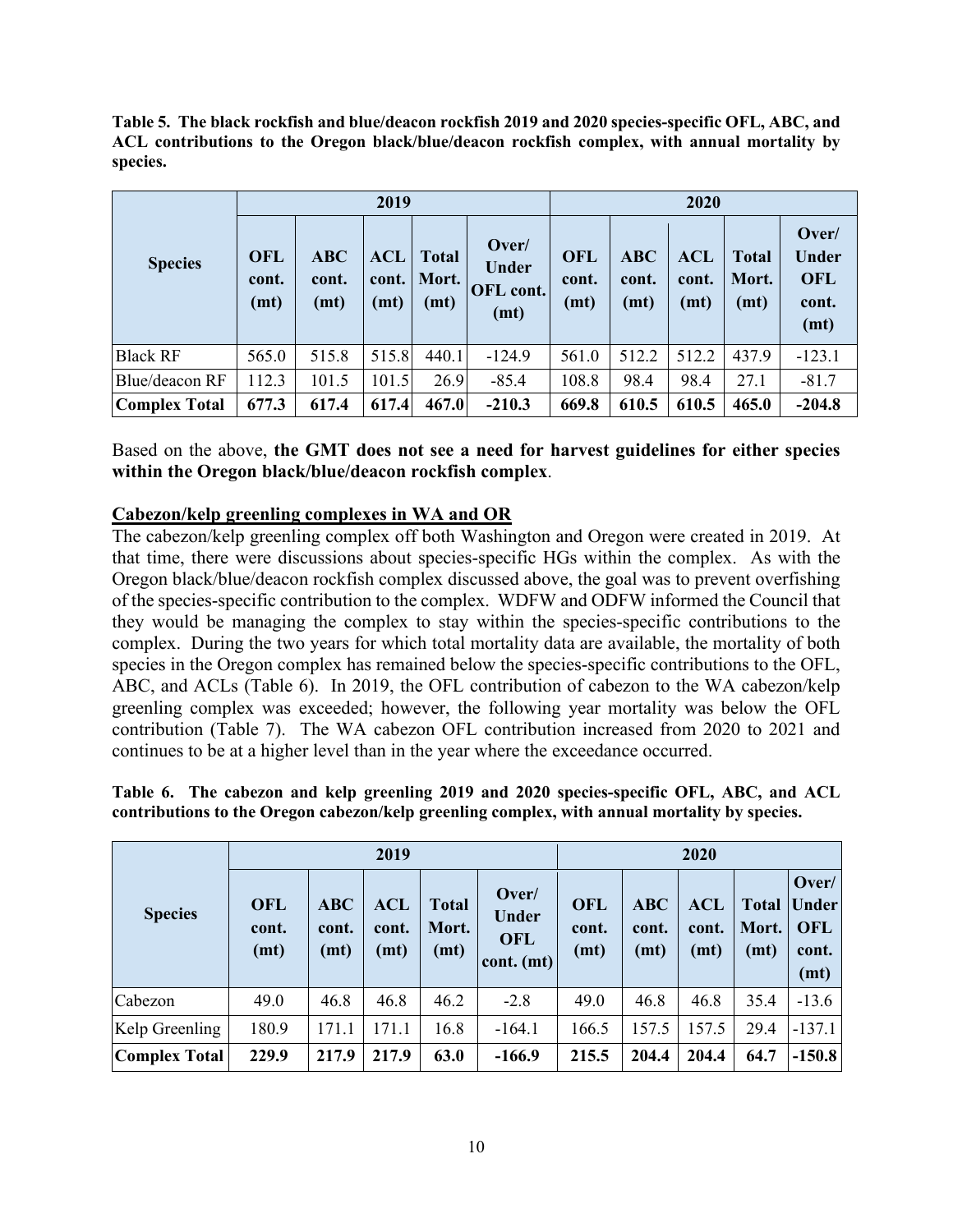<span id="page-10-1"></span>**Table 7. The cabezon and kelp greenling 2019 and 2020 species-specific OFL, ABC, and ACL contributions to the Washington cabezon/kelp greenling complex, with annual mortality by species.**

|                                |                             |                             | 2019                        |                               | 2020                                              |                             |                             |                             |                               |                                                      |
|--------------------------------|-----------------------------|-----------------------------|-----------------------------|-------------------------------|---------------------------------------------------|-----------------------------|-----------------------------|-----------------------------|-------------------------------|------------------------------------------------------|
| <b>Species</b>                 | <b>OFL</b><br>cont.<br>(mt) | <b>ABC</b><br>cont.<br>(mt) | <b>ACL</b><br>cont.<br>(mt) | <b>Total</b><br>Mort.<br>(mt) | Over/<br><b>Under</b><br><b>OFL</b><br>cont. (mt) | <b>OFL</b><br>cont.<br>(mt) | <b>ABC</b><br>cont.<br>(mt) | <b>ACL</b><br>cont.<br>(mt) | <b>Total</b><br>Mort.<br>(mt) | Over/<br><b>Under</b><br><b>OFL</b><br>cont.<br>(mt) |
| Cabezon                        | 5.5                         | 4.6                         | 4.6                         | 9.8                           | 4.3                                               | 5.4                         | 4.5                         | 4.5                         | 3.7                           | $-1.7$                                               |
| Kelp Greenling                 | 7.1                         | 5.9                         | 5.9                         | 1.7                           | $-5.4$                                            | 7.1                         | 5.9                         | 5.9                         | 1.0                           | $-6.1$                                               |
| <b>Complex</b><br><b>Total</b> | 12.6                        | 10.5                        | 10.5                        | 11.5                          | $-1.1$                                            | 12.5                        | 10.4                        | 10.4                        | 4.6                           | $-7.9$                                               |

Similar to the Oregon black/blue/deacon rockfish complex, **the GMT does not see a need for harvest guidelines for either species within the Oregon cabezon/kelp greenling complex or the Washington cabezon/kelp greenling complex**.

**Nearshore rockfish complex north of 40 1[0](https://docs.google.com/document/d/1DIqz_aNEp1rLaMYcc5W_oqmyhVH0ODnvm7pe3DtZYbM/edit#heading=h.qlkk8fpqypwt)**′ **N. lat. - by state**

See Action Item #11

# <span id="page-10-0"></span>**10. At-Sea Set Asides**

For the at-sea sectors, some groundfish species other than Pacific whiting are managed as setasides, amounts for which are based on the best available information on bycatch by these sectors and other relevant factors, including, but not limited to, status of the set-aside stocks, expected utilization in other sectors of the trawl fishery (i.e., IFQ), and expected management conditions in any sector in upcoming fishing years, as determined in the biennial harvest specifications and management measures decision process. At-sea set-asides are deducted from the trawl allocation, the remainder of which is allocated to the IFQ fishery.

In our November 2021 report, the GMT describes in detail the conversion of all remaining hard cap allocations to set-asides, as well as the adjustment of many set-asides during the 2021-22 biennial specifications cycle [\(Agenda Item E.5.a, Supplemental REVISED GMT Report 2,](https://www.pcouncil.org/documents/2021/11/e-5-a-supplemental-gmt-report-2-management-measure-items-1-2-and-4-through-11-from-the-action-item-checklist.pdf/)  [November 2021\)](https://www.pcouncil.org/documents/2021/11/e-5-a-supplemental-gmt-report-2-management-measure-items-1-2-and-4-through-11-from-the-action-item-checklist.pdf/). The GMT updated Table 15 provided in November 2021 to include 2021 ACL attainments and 2021 at-sea catches for the entire year [\(Table 8\)](#page-11-0).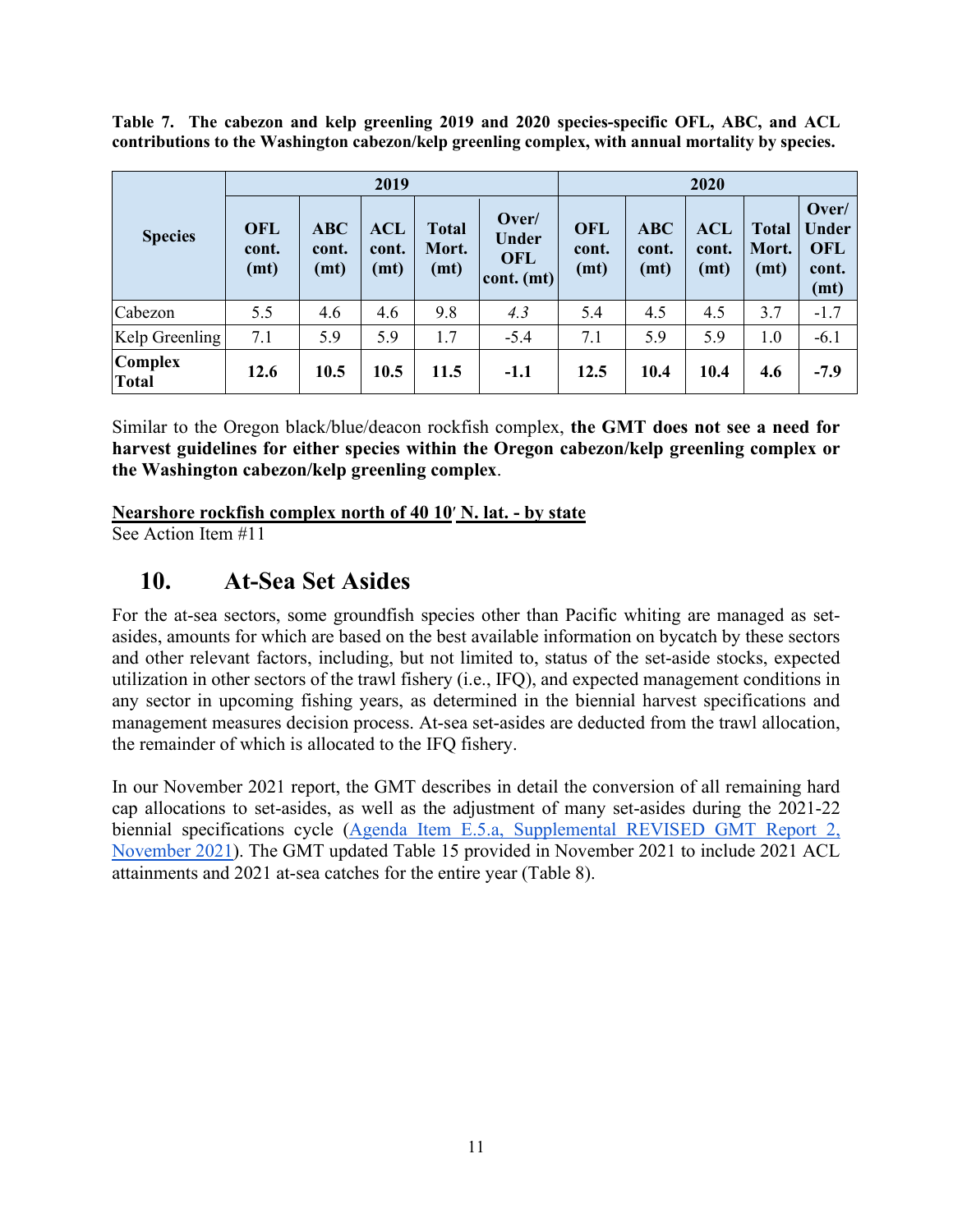**Table 8. At-sea set-aside values in regulation for 2021 and 2022, the 2017-2020 4-Year Average Catch, 2017-2020 4-Year Maximum Catch, and 2021 at-sea catches. Stocks for which 2021 and 2022 set-asides were modified from status quo (i.e., A-21 calculation) are bolded. Pacific whiting is italicized because it is not managed as a set-aside.**

<span id="page-11-0"></span>

| <b>Species/Species Group</b> | Area                     | <b>2021 ACL</b><br><b>Attainment</b><br>(%; Proxy for<br>future risk to the<br>$ACL$ ) a/ | 4 Year<br>Average<br>Catch (mt) | <b>4 Year Max</b><br>Catch (mt) | 2019-2020 Set-<br>Asides (mt)        | 2021-2022<br><b>Set-Asides</b><br>(mt) | 2021 At-Sea<br>Catch (mt) |
|------------------------------|--------------------------|-------------------------------------------------------------------------------------------|---------------------------------|---------------------------------|--------------------------------------|----------------------------------------|---------------------------|
| Pacific whiting b/           | Coastwide                | 73%                                                                                       | 168,695                         | 203,390                         | $2019 = 233,556$<br>$2020 = 225,601$ | $2021 =$<br>176,323                    | 139,111                   |
| Arrowtooth flounder          | Coastwide                | $7\%$                                                                                     | 28.4                            | 55.4                            | 70                                   | 70                                     | 20.6                      |
| <b>Canary rockfish</b>       | Coastwide                | 42%                                                                                       | 4.8                             | 6.6                             | 46                                   | 36                                     | 5.9                       |
| Darkblotched rockfish        | Coastwide                | 35%                                                                                       | 52.4                            | 76.5                            | 38.7                                 | 76.4                                   | 41.0                      |
| Dover sole                   | Coastwide                | 8%                                                                                        | 2.3                             | 6.3                             | 5                                    | 10                                     | 1.9                       |
| Lingcod                      | North of 40°10' N. lat.  | 16%                                                                                       | 1.6                             | 3.4                             | 15                                   | 15                                     | 1.0                       |
| Minor shelf rockfish         | North of 40°10' N. lat.  | 30%                                                                                       | 10.9                            | 15.5                            | 35                                   | 35                                     | 8.1                       |
| Minor slope rockfish         | North of 40°10' N. lat.  | 31%                                                                                       | 171.5                           | 294.9                           | 100                                  | 300                                    | 137.4                     |
| Pacific halibut c/           | Coastwide                | N/A                                                                                       | 0.57                            | 0.7                             | 10                                   | 10                                     | 0.7                       |
| Pacific ocean perch          | North of 40°10' N. lat.  | 13%                                                                                       | 56.2                            | 141.9                           | 404.5                                | 300                                    | 52.2                      |
| Petrale sole                 | Coastwide                | 67%                                                                                       | 0.0                             | 0.0                             | 5                                    | 5                                      | 0.0                       |
| <b>Sablefish</b>             | North of 36° N. lat.     | 76%                                                                                       | 82.8                            | 153.2                           | 50                                   | 100                                    | 57.7                      |
| Shortspine thornyhead        | North of 34° 27' N. lat. | 31%                                                                                       | 48.1                            | 76.1                            | 30                                   | 70                                     | 76.2                      |
| <b>Widow rockfish</b>        | <b>Coastwide</b>         | 74%                                                                                       | 217.1                           | 475                             | 611.4                                | 476                                    | 115.4                     |
| Yellowtail rockfish          | North of 40°10' N. lat.  | 48%                                                                                       | 214.5                           | 317.6                           | 300                                  | 320                                    | 80.5                      |

a/ 2021 ACL attainment is based on actual retained weight (mt) plus estimated discard weight (mt), which is estimated using a rolling three-year average annual discard mortality from the West Coast Groundfish Observer (WCGOP) Program. Final WCGOP discard mortality estimates for 2021 are not yet available.

b/ The fishery harvest guideline for Pacific whiting is allocated among the three whiting sectors as follows: 34 percent CP, 24 percent MS, and 42 percent shorebased IFQ. c/ The 10 mt set aside of Pacific halibut (legal and sublegal, round weight) is intended to accommodate bycatch in the at-sea Pacific whiting fishery and in the shorebased trawl fishery south of 40° 10′ N. lat.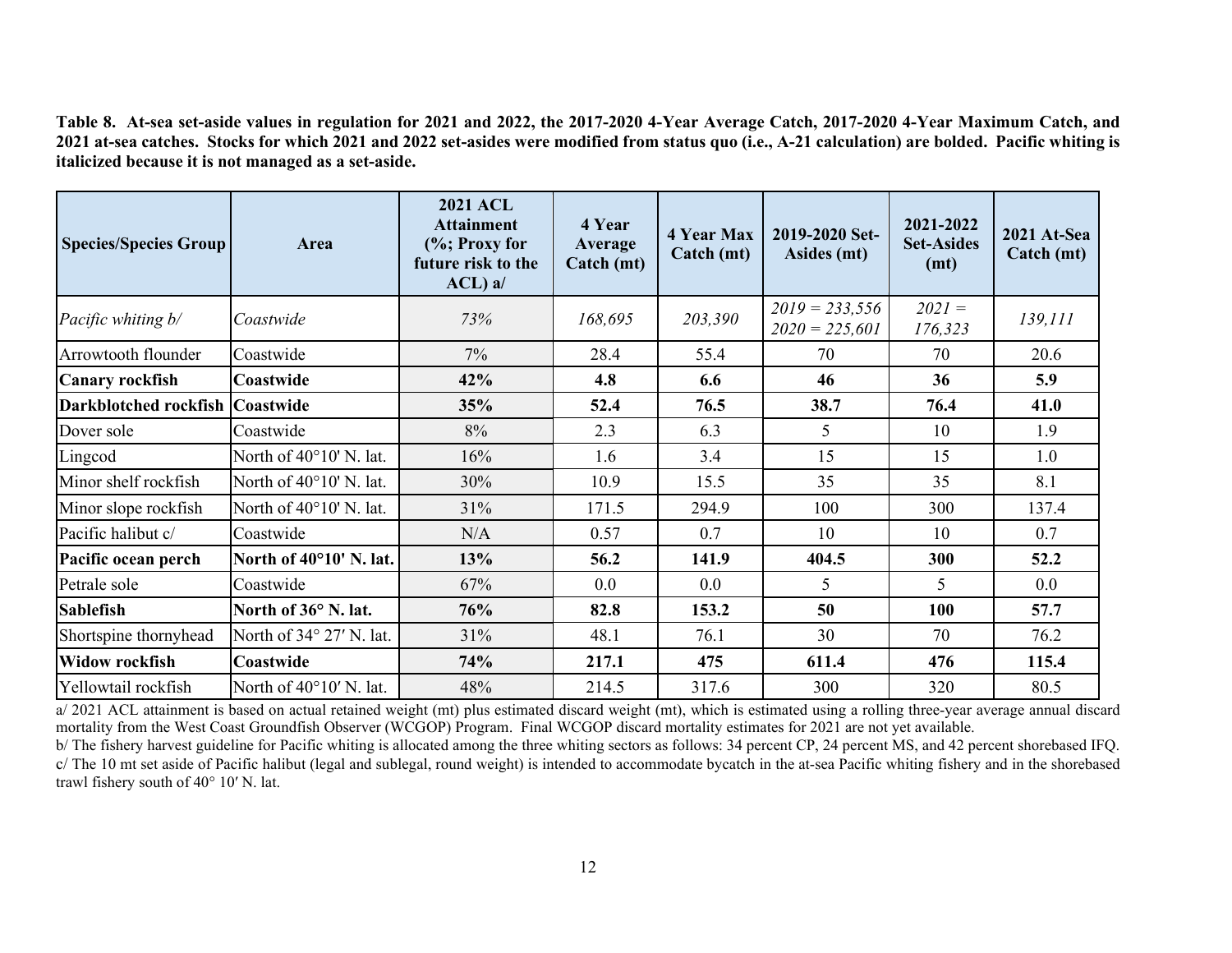Only one stock's at-sea set-aside was exceeded in 2021, shortspine thornyhead north of 34° 27′ N. lat., but only 31 percent of the stock's 2021 ACL of 1,428 mt is estimated to have been attained. At-sea bycatch of all other stocks managed with set-asides were well within their set-aside amount for 2021. The over-winter analysis indicates that the status quo at-sea set-asides are not expected to constrain either the at-sea sectors or the IFQ fishery in 2023 and 2024 [\(Agenda Item F.4,](https://www.pcouncil.org/documents/2022/03/f-4-attachment-2-2023-2024-management-measure-analytical-document-electronic-only.pdf/)  [Attachment 2, April 2022\)](https://www.pcouncil.org/documents/2022/03/f-4-attachment-2-2023-2024-management-measure-analytical-document-electronic-only.pdf/). Under No Action harvest specifications, the IFQ fishery is projected to attain 76 percent of the Petrale sole allocation, 72 percent of the sablefish north of 36° N. lat. allocation, 81 percent of the widow rockfish allocation, 68 percent of the yellowtail rockfish allocation, and less than 50 percent of the remaining stocks' allocations. Alternatives 1 and 2 of sablefish harvest specifications would result in higher ACLs in 2023 and 2024 than those of 2021 and 2022, indicating that the IFQ fishery is even less likely to be constrained by the status quo 100 mt at-sea set-aside for sablefish north of 36° N. lat. in 2023 and 2024. **Therefore, the GMT recommends the Council select as PPA the status quo at-sea set-asides, listed as "2021-2022 Set-Asides" in Table 15 above, for 2023 and 2024.**

During over-winter analysis, the GMT explored the potential for a Pacific spiny dogfish set-aside for the at-sea Pacific whiting sectors due to recent high bycatch in the sectors and declining ACLs in 2023 and beyond. However, **the GMT does not recommend establishing a Pacific spiny dogfish set-aside because of the stock's annual variability in catch and dependency on the Pacific whiting Total Allowable Catch (TAC) and season start date.** Those factors make it difficult to estimate a consistent amount of expected at-sea catch to set aside. Additionally, there is no IFQ allocation of Pacific spiny dogfish, as it is not a target species, nor a trawl allocation, and therefore, it is not necessary to set-aside an amount of expected at-sea mortality. The at-sea sectors already take measures to avoid any stocks of concern, including Pacific spiny dogfish, and the GMT will track Pacific spiny dogfish catch data that is available inseason. If trawl-related bycatch of Pacific spiny dogfish becomes a concern, the Council could implement spatial management tools in areas of high bycatch via inseason action.

# <span id="page-12-0"></span>**11. Within Non-Trawl Harvest Guidelines, Annual Catch Targets, or Shares**

The GMT recommends the Council adopt the status quo within non-trawl HGs, ACTs, and shares for all stocks except the following stocks, which have options for consideration.

### <span id="page-12-1"></span>**Yelloweye rockfish**

The GMT notes that yelloweye rockfish is rebuilding ahead of schedule and that the Council took action to change the spawning potential ratio and the target year for rebuilding  $(T_{TARGE})$ . This has resulted in additional allocations to each sector in recent years, with managers electing for conservative measures to remain within the new allocations. The yelloweye rockfish ACL is projected to increase even further in the 2023-24 biennium. Managers are expected to continue to experiment with management measures to allow increased access to healthy stocks without exceeding the yelloweye catch targets.

Attainment of target stocks in the combined nearshore/non-nearshore sector, which is generally constrained by yelloweye rockfish bycatch [\(Table 9\)](#page-13-1), are high for most species, except lingcod.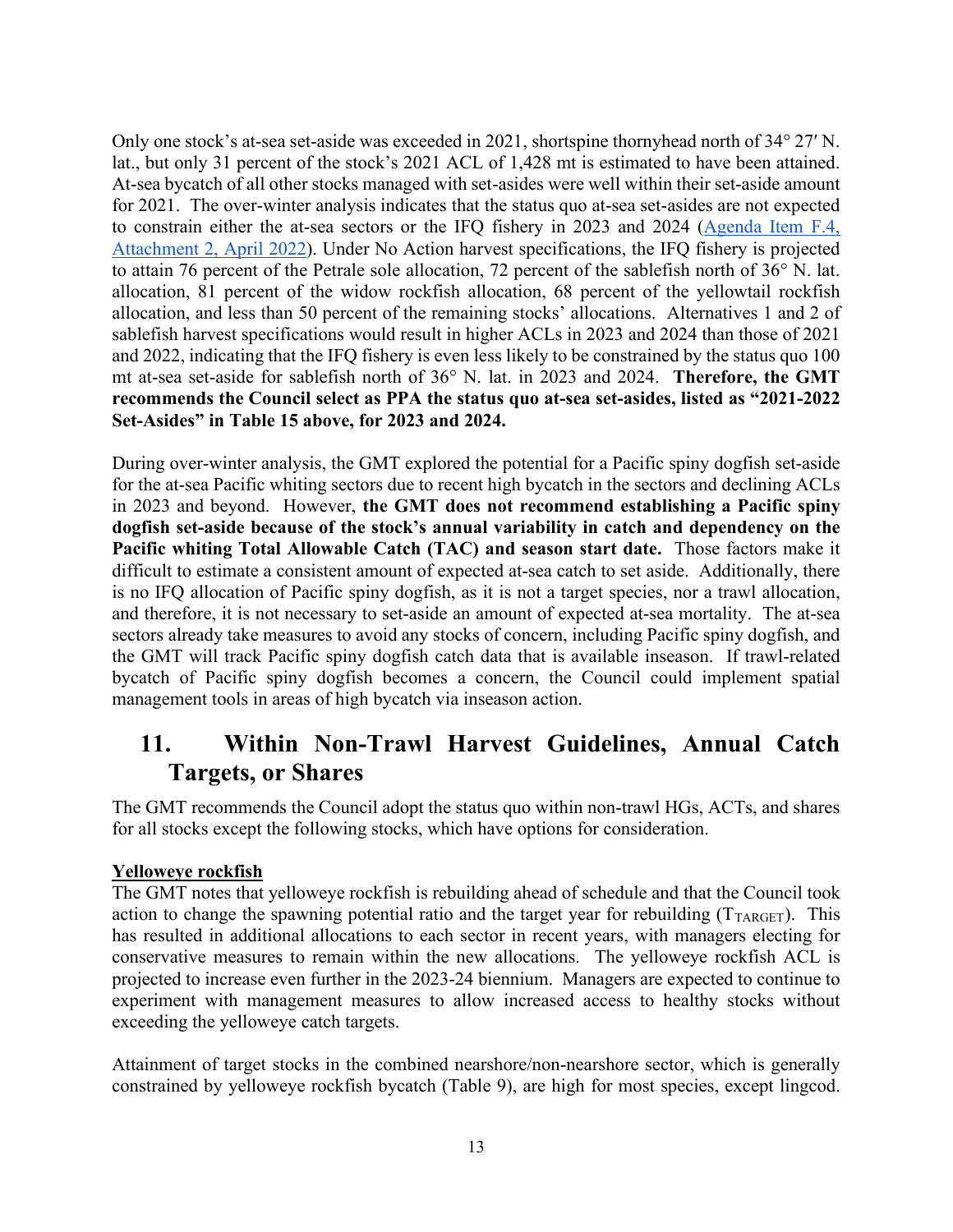After discussing the recent fisheries history and 2023-2024 season structures, the GMT does not see a need to diverge from the current allocation sharing [\(Table 10\)](#page-13-2).

|                              |                   |                    | 2019                   |                  |                        | 2020  |                    |                        |      |                        |
|------------------------------|-------------------|--------------------|------------------------|------------------|------------------------|-------|--------------------|------------------------|------|------------------------|
| <b>Sector</b>                | <b>Allocation</b> |                    |                        | <b>Mortality</b> |                        |       | <b>Allocation</b>  | <b>Mortality</b>       |      |                        |
|                              | HG mt             | <b>ACT</b><br>(mt) | $%$ of<br><b>Total</b> | mt               | $%$ of<br><b>Total</b> | HG mt | <b>ACT</b><br>(mt) | $%$ of<br><b>Total</b> | mt   | $%$ of<br><b>Total</b> |
| Non-Nearshore<br>& Nearshore | 8                 | 6.3                | 20.8%                  | 4.3              | 22%                    | 8.1   | 6.4                | 20.8%                  | 4.5  | $30.1\%$               |
| WA Rec.                      | 10                | 7.8                | 26.0%                  | 3.8              | 19.7%                  | 10.2  | 8.1                | 26.0%                  | 1.8  | 12.4%                  |
| OR Rec.                      | 8.9               | 7.0                | 23.1%                  | 5.0              | 26.2%                  | 9.1   | 7.2                | 23.1%                  | 6.6  | 44.0%                  |
| CA Rec                       | 11.6              | 9.1                | 30.1%                  | 6.2              | 32.1%                  | 11.9  | 9.4                | 30.1%                  | 1.9  | 13.1%                  |
| Total                        | 38.5              | 30.2               |                        | 19.3             |                        | 39.3  | 30.3               |                        | 14.8 |                        |

<span id="page-13-1"></span>**Table 9. Recent non-trawl yelloweye rockfish harvest guidelines, ACTs, and mortality (mt), and percent of the total ACT or mortality, by sector.** 

<span id="page-13-2"></span>**Table 10. Status quo yelloweye rockfish within non-trawl sector shares, based on the draft fishery HG, and non-trawl allocation for 2023-2024. May be updated once off-the-top deductions are adopted.**

| <b>Sector</b>                | $SO\%$ | 2023<br><b>HG</b><br>(mt) | 2024<br>HG<br>(mt) | <b>Reduction</b><br>factor from HG<br>to $ACT (mt) a/$ | 2023<br><b>ACT</b><br>(mt) | 2024<br><b>ACT</b><br>(mt) |
|------------------------------|--------|---------------------------|--------------------|--------------------------------------------------------|----------------------------|----------------------------|
| Non-Nearshore & Nearshore    | 21%    | 10.6                      | 10.6               |                                                        | 8.4                        | 8.4                        |
| WA Rec.                      | 26%    | 13.2                      | 13.2               | 0.784                                                  | 10.4                       | 10.4                       |
| OR Rec.                      | 23%    | 11.7                      | 11.7               |                                                        | 9.2                        | 9.2                        |
| CA Rec.                      | 30%    | 15.3                      | 15.3               |                                                        | 12.0                       | 12.0                       |
| Total (non-trawl allocation) | 100%   | 50.9 b/                   | 50.9 b/            |                                                        | 39.9 b/                    | 39.9 b/                    |

a/ based on the proportional difference between the 2021-2022 HGs and ACTs applied to the 2023-2024 HG. b/ Values don't add up due to rounding issues

### **At this time, the GMT recommends using No Action proportions for yelloweye rockfish from the 2021 annual catch target for the 2023-2024 within non-trawl HGs/Shares.**

### <span id="page-13-0"></span>**Cowcod South of 40° 10´ N. Lat.**

**As mentioned above under item #5 (ACTs), the GMT recommends setting sector specific ACTs in the non-trawl sector based on the previous 50:50 sharing arrangement within nontrawl sectors (Option 2, [Table](#page-14-2) 11).** Utilizing sector-specific ACTs within the non-trawl sector, in addition to maintaining zero retention in the non-trawl sector (except the CA CPFV EFP) should help to reduce management uncertainty with the removal of the 50 mt ACT below the fishery harvest guideline.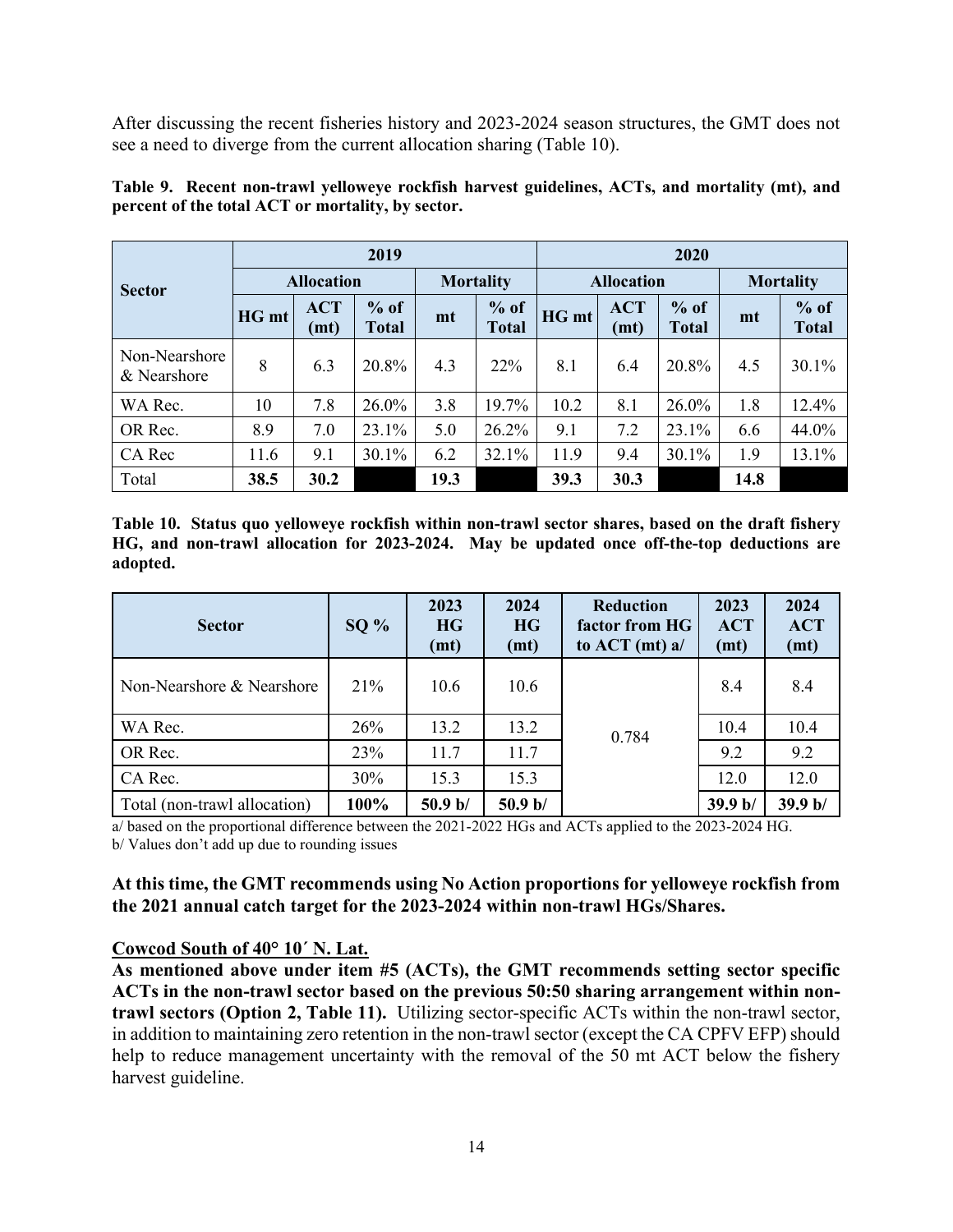<span id="page-14-2"></span>

|  |                                      | Table 11. No Action (Option 1) and proposed (Option 2) allocations of the Fishery HG for cowcod |  |  |  |
|--|--------------------------------------|-------------------------------------------------------------------------------------------------|--|--|--|
|  | south of 40° 10' N. lat. in 2023-24. |                                                                                                 |  |  |  |

|                    |      |                    | <b>Set</b>     |                           |                    | <b>Trawl</b>       | Non-Trawl Alloc. 64%                             |                          |
|--------------------|------|--------------------|----------------|---------------------------|--------------------|--------------------|--------------------------------------------------|--------------------------|
| <b>Option</b> Year |      | <b>ACL</b><br>(mt) | asides<br>(mt) | <b>Fishery</b><br>HG (mt) | <b>ACT</b><br>(mt) | Alloc. 36%<br>(mt) | Non-trawl<br>commercial ACT<br>(m <sub>t</sub> ) | Recreational<br>ACT (mt) |
|                    | 2023 | 80                 | 11.17          | 68.8                      | 50                 | 18                 | 16                                               | 16                       |
| Opt. 1             | 2024 | 79                 | 11.17          | 67.8                      | 50                 | 18                 | 16                                               | 16                       |
|                    | 2023 | 80                 | 11.17          | 68.8                      | N/A                | 24.8               | 22                                               | 22                       |
| Opt. 2             | 2024 | 79                 | 11.17          | 67.8                      | N/A                | 24.4               | 21.7                                             | 21.7                     |

### <span id="page-14-0"></span>**Canary Rockfish**

Based on a request from WDFW in March, the GMT provided some information on recent canary rockfish catches from the non-trawl sector (Table 3, [Agenda Item E.9.a, Supplemental GMT](https://www.pcouncil.org/documents/2022/03/e-9-a-supplemental-gmt-report-1.pdf/)  [Report 1 March 2022\)](https://www.pcouncil.org/documents/2022/03/e-9-a-supplemental-gmt-report-1.pdf/). Based on the information and discussion from March, **the GMT recommends maintaining the status quo non-trawl sharing of canary rockfish [\(Table](#page-14-3) 12).**  The Council may wish to have some discussion on whether these shares (i.e., allocations) should be treated as hard caps like the yelloweye rockfish ACTs or as softer caps similar to how the state shares of the nearshore rockfish complex north of 40° 10′ N. lat. are treated.

<span id="page-14-3"></span>

| Table 12. The canary rockfish allocations for 2023 and 2024 based on status quo sharing percentages. |
|------------------------------------------------------------------------------------------------------|
| The 2021 and 2022 values are shown for reference.                                                    |

| <b>Category</b>                      | $2021$ (mt) | $2022$ (mt) | $2023$ (mt) | $2024$ (mt) |
|--------------------------------------|-------------|-------------|-------------|-------------|
| ACL                                  | 1,338       | 1,307       | 1,284       | 1,267       |
| Off-the-top                          | 66.4        | 66.4        | 65.9        | 65.9        |
| Fishery HG                           | 1,272       | 1,241.6     | 1,218.1     | 1,201.1     |
| <b>Trawl Allocation</b>              | 919.3       | 897.7       | 880.7       | 868.4       |
| $(\text{trawl }\% )$                 | 72.3%       | 72.3%       | 72.3%       | 72.3%       |
| --IFQ                                | 883.3       | 861.7       | 844.7       | 832.4       |
| --At-sea                             | 36          | 36          | 36          | 36          |
| Non-trawl                            | 352.2       | 343.9       | 337.4       | 332.7       |
| $(non-trawl \%)$                     | 27.7%       | 27.7%       | 27.7%       | 27.7%       |
| --Non-nearshore & Nearshore $(36\%)$ | 126.8       | 123.8       | 121.5       | 119.8       |
| $-WA$ Rec. $(12.3\%)$                | 43.3        | 42.3        | 41.5        | 40.9        |
| $-OR$ Rec. $(18.5\%)$                | 65.2        | 63.6        | 62.4        | 61.5        |
| $-CA$ Rec. $(33.2\%)$                | 116.9       | 114.2       | 112.0       | 110.5       |

### <span id="page-14-1"></span>**Bocaccio South of 40° 10´ N. Lat.**

**The GMT recommends continuing to use a combined commercial share and continuing to use the status quo share percentages for the non-trawl allocation [\(Table](#page-15-1) 13)** given low non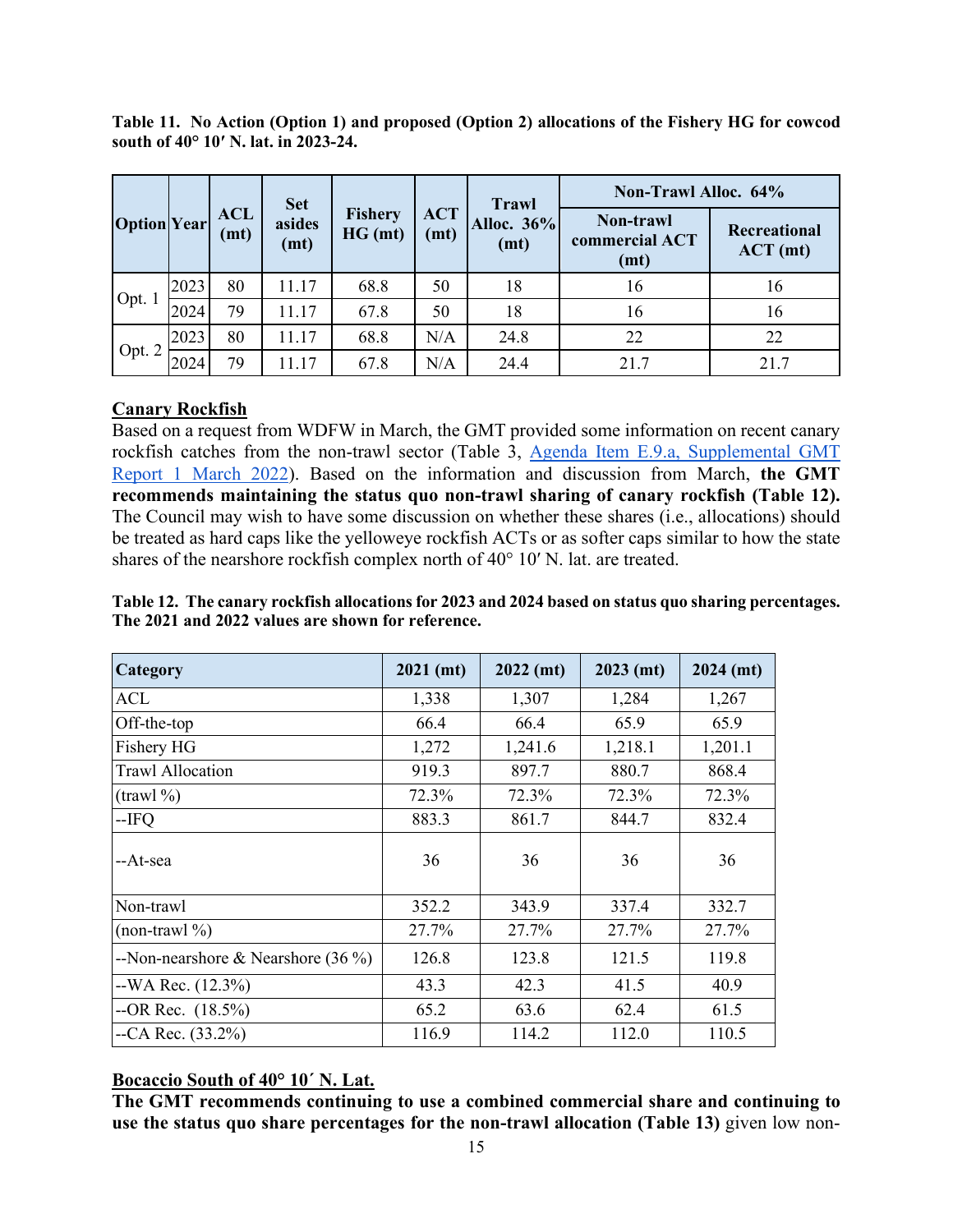trawl attainment in recent years. The GMT anticipates that the 2023-24 shares will accommodate the sectors based on recent mortality.

| <b>Sector</b>             | 2023 Allocation (mt) | <b>Status Quo %</b> |
|---------------------------|----------------------|---------------------|
| Non-Trawl                 | 1,094.5              | 100%                |
| Fishery                   | 2023 Shares (mt)     | <b>Status Quo %</b> |
| Non-Nearshore & Nearshore | 338.2                | 30.9%               |
| CA Rec.                   | 756.3                | $69.1\%$            |

<span id="page-15-1"></span>**Table 13. Status quo (SQ) 2023 non-trawl sector shares for bocaccio south of 40° 10′ N. lat.**

### <span id="page-15-0"></span>**Sablefish South of 36° N. Lat.**

**The GMT recommends maintaining the 70 percent LEFG / 30 percent OA shares from 2019- 20.** Neither sector is projected to be constrained by these allocations.

### **Nearshore Rockfish Complex North of 40° 10´ N. Lat.**

<span id="page-15-2"></span>**The GMT recommends that the Council continue using the status quo sharing arrangement to set state-specific HGs for the nearshore rockfish complex north of 40° 10**′ **N. lat.** (**[Table](#page-15-2)  [14](#page-15-2)**). The ACL contribution values may need to be updated i[n Table 14](#page-15-2) depending on the Council's action under Agenda Item F.3. at this meeting on the quillback rockfish ACL contribution. This sharing arrangement is biologically based because states retain 100 percent of state-specific assessment ACL contributions. For stock assessments that overlap management areas, For stock assessments that overlap management areas, biologically based methods were used to apportion ACL contributions. These state-specific HGs reflect the 3.3 mt off-the-top deduction being apportioned to each state, pro rata to the sharing arrangement (e.g., Oregon's overall share is 28.8 percent, so 28.8 percent of the 3.3 mt is deducted from their HG).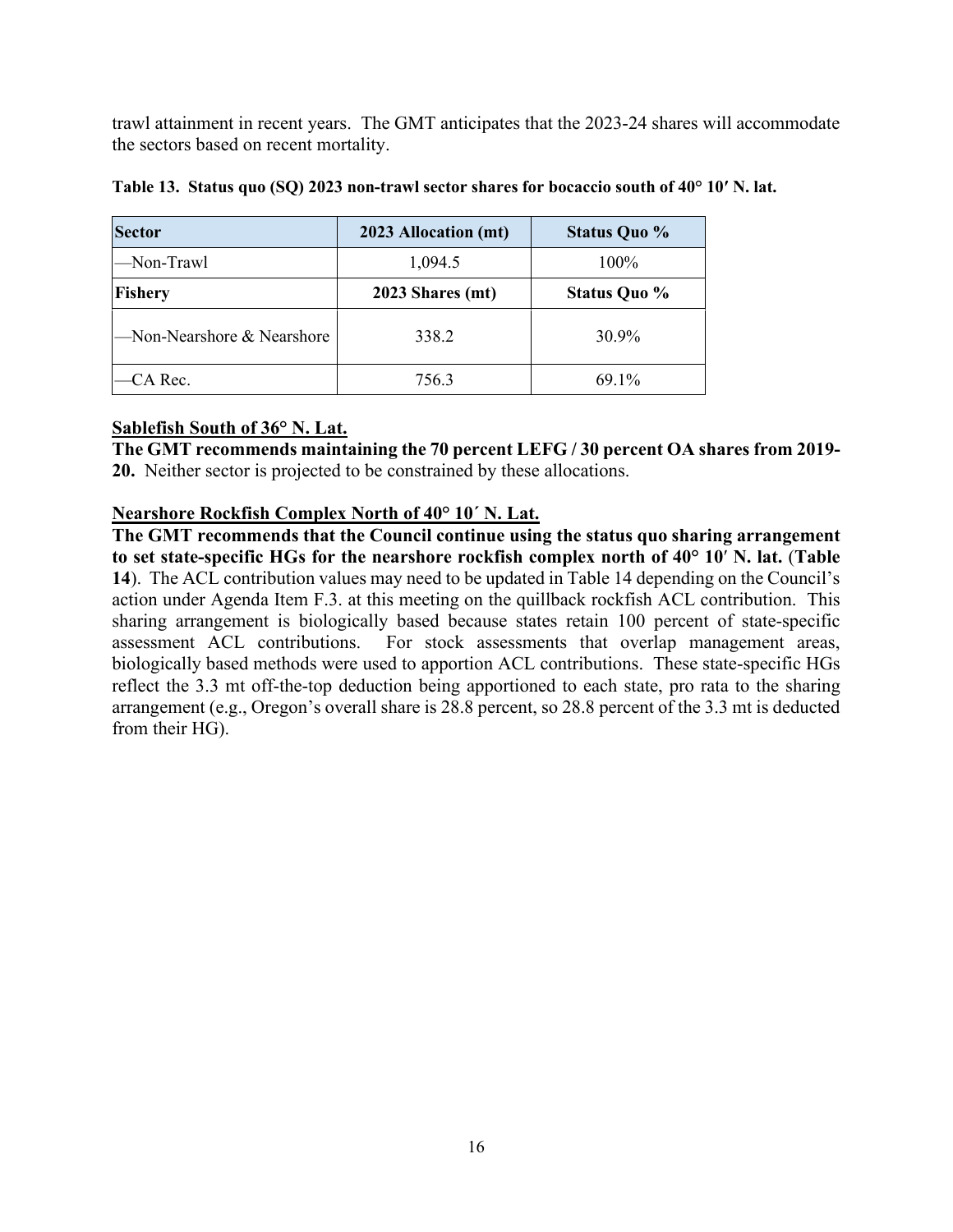|                                                    | <b>Sharing arrangement</b> |           |           |                   | 2023      |           |        | 2024              |           |           |         |
|----------------------------------------------------|----------------------------|-----------|-----------|-------------------|-----------|-----------|--------|-------------------|-----------|-----------|---------|
| <b>Stock</b>                                       | WA%                        | OR%       | CA%       | <b>ACL</b> contr. | <b>WA</b> | <b>OR</b> | CA     | <b>ACL</b> contr. | <b>WA</b> | <b>OR</b> | CA      |
| <b>Black and Yellow</b>                            | 12.9%                      | 58.4%     | 28.7%     | 0.0               | 0.0       | 0.0       | 0.0    | 0.0               | 0.0       | 0.0       | 0.0     |
| Blue/deacon (CA)                                   | $0.0\%$                    | $0.0\%$   | 100.0%    | 28.3              | 0.0       | 0.0       | 28.3   | 28.5              | 0.0       | 0.0       | 28.5    |
| Blue/deacon (WA)                                   | 100.0%                     | $0.0\%$   | $0.0\%$   | 5.9               | 5.9       | 0.0       | 0.0    | 5.8               | 5.8       | 0.0       | 0.0     |
| Brown                                              | $0.0\%$                    | 8.0%      | 92.0%     | 1.7               | 0.0       | 0.1       | 1.6    | 1.7               | 0.0       | 0.1       | 1.6     |
| Calico                                             | <b>NA</b>                  | <b>NA</b> | <b>NA</b> | <b>NA</b>         | 0.0       | 0.0       | 0.0    | NA                | 0.0       | 0.0       | 0.0     |
| China (WA)                                         | 100.0%                     | $0.0\%$   | $0.0\%$   | 8.3               | 8.3       | 0.0       | 0.0    | 8.0               | 8.0       | 0.0       | $0.0\,$ |
| China $(OR + CA)$                                  | $0.0\%$                    | 80.9%     | 19.1%     | 17.0              | 0.0       | 13.8      | 3.3    | 16.6              | 0.0       | 13.4      | 3.2     |
| Copper (WA)                                        | 100.0%                     | $0.0\%$   | $0.0\%$   | 1.9               | 1.9       | 0.0       | 0.0    | 1.9               | 1.9       | 0.0       | 0.0     |
| Copper (OR)                                        | $0.0\%$                    | 100.0%    | $0.0\%$   | 15.7              | 0.0       | 15.7      | 0.0    | 15.0              | 0.0       | 15.0      | 0.0     |
| Copper (4010-42)                                   | $0.0\%$                    | $0.0\%$   | 100.0%    | 3.1               | 0.0       | 0.0       | 3.1    | 3.1               | 0.0       | 0.0       | 3.1     |
| Gopher                                             | 12.9%                      | 58.4%     | 28.7%     | 0.0               | 0.0       | 0.0       | 0.0    |                   | 0.0       | 0.0       | 0.0     |
| Grass                                              | 12.9%                      | 58.4%     | 28.7%     | 0.5               | 0.1       | 0.3       | 0.1    | 0.5               | 0.1       | 0.3       | 0.1     |
| Kelp                                               | <b>NA</b>                  | NA        | <b>NA</b> | 0.0               | 0.0       | 0.0       | 0.0    | 0.0               | 0.0       | 0.0       | 0.0     |
| Olive                                              | 12.9%                      | 58.4%     | 28.7%     | 0.2               | 0.0       | 0.1       | 0.1    | 0.2               | 0.0       | 0.1       | 0.1     |
| Quillback (WA) a/                                  | 100.0%                     | $0.0\%$   | $0.0\%$   | 2.2               | 2.2       | 0.0       | 0.0    | 2.2               | 2.2       | 0.0       | 0.0     |
| Quillback (OR) a/                                  | $0.0\%$                    | 100.0%    | $0.0\%$   | 2.7               | 0.0       | 2.7       | 0.0    | 2.7               | 0.0       | 2.7       | $0.0\,$ |
| Quillback $(40^{\circ}10^{\circ} - 42^{\circ})$ a/ | $0.0\%$                    | $0.0\%$   | 100.0%    | 0.1               | 0.0       | 0.0       | 0.1    | 0.2               | 0.0       | 0.0       | 0.2     |
| Treefish                                           | 12.9%                      | 58.4%     | 28.7%     | 0.2               | 0.0       | 0.1       | 0.0    | 0.2               | 0.0       | 0.1       | 0.0     |
| <b>Total</b>                                       |                            |           | 87.9      | 18.5              | 32.9      | 36.5      | 86.7   | 18.0              | 31.8      | 36.9      |         |
| off-top                                            |                            |           | 3.27      |                   |           |           | 3.27   |                   |           |           |         |
|                                                    | off-top %                  |           |           |                   | 23.35%    | 28.83%    | 47.82% |                   | 22.92%    | 28.71%    | 48.36%  |
|                                                    | <b>HG</b>                  |           |           |                   | 17.7      | 32.0      | 34.9   |                   | 17.2      | 30.9      | 35.3    |

**Table 14. Proposed state HGs for the nearshore rockfish north complex for 2023 based on the status quo sharing arrangement. "Contr." is the ACL contribution for each stock, which is divided amongst states by the SQ sharing arrangement percentages (some values do not sum up due to rounding). 2024 would be calculated the same way.**

a/ These values may need to be updated after the Council takes action on Agenda Item F.3. at this meeting.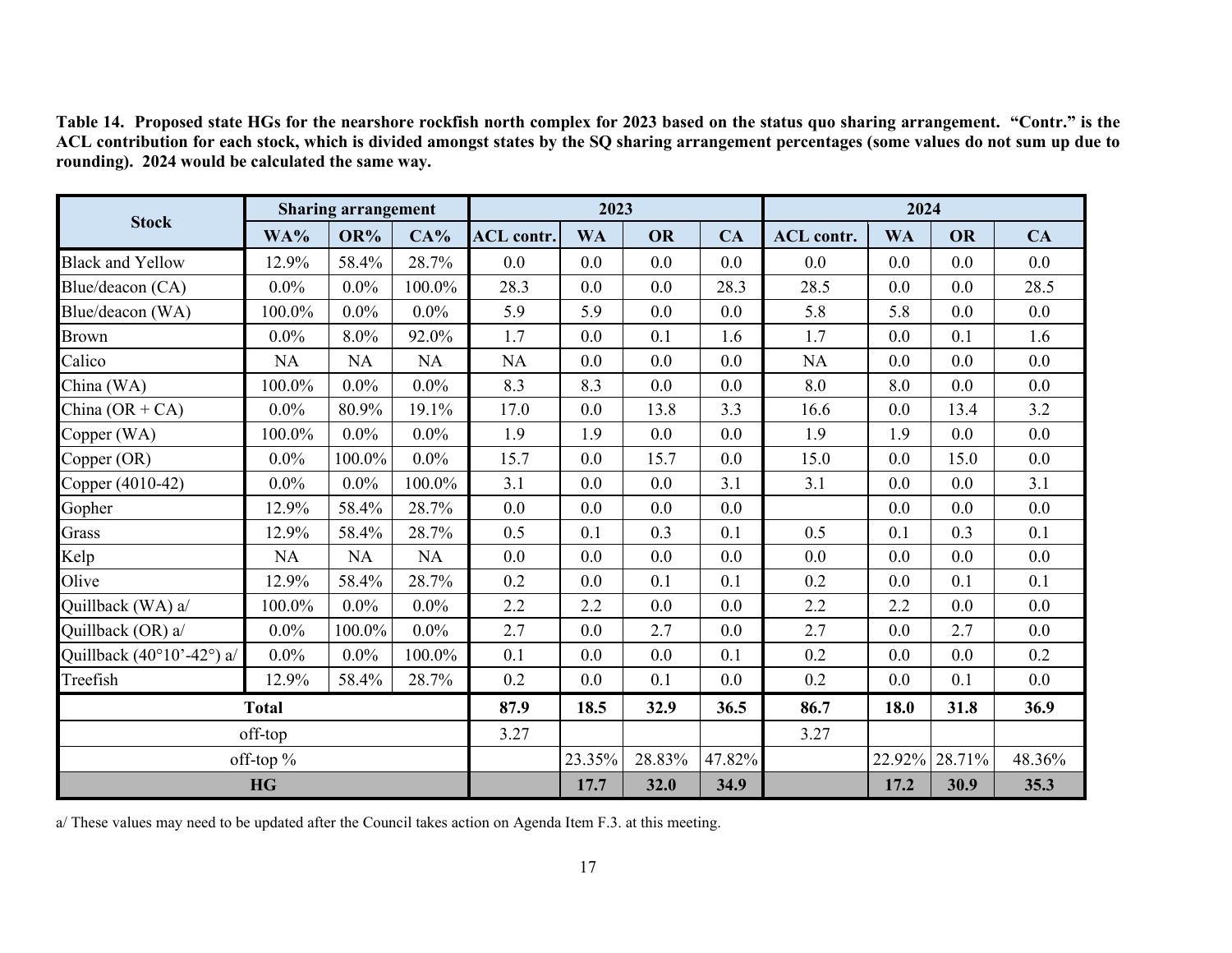# **Summary of GMT Recommendations**

<span id="page-17-0"></span>

| $\#$           | Category                                         | <b>Sector</b>                        | <b>Management Measures</b>                                                                                                                                                                                                                                                                                                                                                                                                                                                                                                                   |  |  |  |  |  |  |
|----------------|--------------------------------------------------|--------------------------------------|----------------------------------------------------------------------------------------------------------------------------------------------------------------------------------------------------------------------------------------------------------------------------------------------------------------------------------------------------------------------------------------------------------------------------------------------------------------------------------------------------------------------------------------------|--|--|--|--|--|--|
|                |                                                  |                                      | <b>RCA Coordinate Updates</b>                                                                                                                                                                                                                                                                                                                                                                                                                                                                                                                |  |  |  |  |  |  |
| $\overline{2}$ | Area<br>Management                               | A11                                  | Proposed RCA Coordinate Updates:<br><b>Correct Crossovers</b> C.8.a, CDFW Rpt 1, Sept 2021 and G.6.a CDFW Rpt 1, June 2021                                                                                                                                                                                                                                                                                                                                                                                                                   |  |  |  |  |  |  |
|                | 2023-2024 Set-Asides and Harvest Guidelines (HG) |                                      |                                                                                                                                                                                                                                                                                                                                                                                                                                                                                                                                              |  |  |  |  |  |  |
| 3              | Off-the-top<br>deductions                        | Research,<br>EFPs, and<br><b>IOA</b> | Research activities:<br>Historic highs (SQ methodology), except for:<br>$\bullet$<br>$\circ$ cowcod south of 40°10' N. lat. (10 mt) and<br>yelloweye rockfish (2.92 mt)<br>$\bigcirc$<br>Incidental open access (IOA):<br>• Historic highs (SQ methodology) except for:<br>darkblotched rockfish (9.8 mt),<br>$\circ$<br>petrale sole (11.1 mt),<br>$\circ$<br>sablefish south of 36° N. lat. (25 mt),<br>$\circ$<br>yelloweye rockfish (2.66 mt), and<br>$\circ$<br>nearshore rockfish complex north of 40° 10' N. lat. (1.3 mt)<br>$\circ$ |  |  |  |  |  |  |
|                |                                                  |                                      | Exempted fishing permits (EFP):<br>• Values adopted in November<br>Adopt all GMT recommended values in Appendix 1 as PPA                                                                                                                                                                                                                                                                                                                                                                                                                     |  |  |  |  |  |  |
|                |                                                  |                                      | 2023-2024 Treaty Fisheries                                                                                                                                                                                                                                                                                                                                                                                                                                                                                                                   |  |  |  |  |  |  |
| 4              | Off-the-Top<br>Deductions                        | Treaty<br>Fisheries                  | Adopt recommended management measures for treaty fisheries                                                                                                                                                                                                                                                                                                                                                                                                                                                                                   |  |  |  |  |  |  |
|                |                                                  |                                      | 2023-2024 Allocations and Harvest Guidelines (HG)                                                                                                                                                                                                                                                                                                                                                                                                                                                                                            |  |  |  |  |  |  |
| 5              | <b>ACT</b>                                       | A11                                  | Yelloweye rockfish: non-trawl ACT of 39.8 mt<br>➤<br>Cowcod south of 40°10' N. lat.: remove the 50 mt ACT<br>$\blacktriangleright$<br>Consider quillback rockfish off California: Sector-specific ACT<br>➤<br>The GMT does not have a recommendation at the time<br>$\circ$<br>Consider copper rockfish off California: Sector-specific ACT<br>$\blacktriangleright$<br>• The GMT does not have a recommendation at the time                                                                                                                 |  |  |  |  |  |  |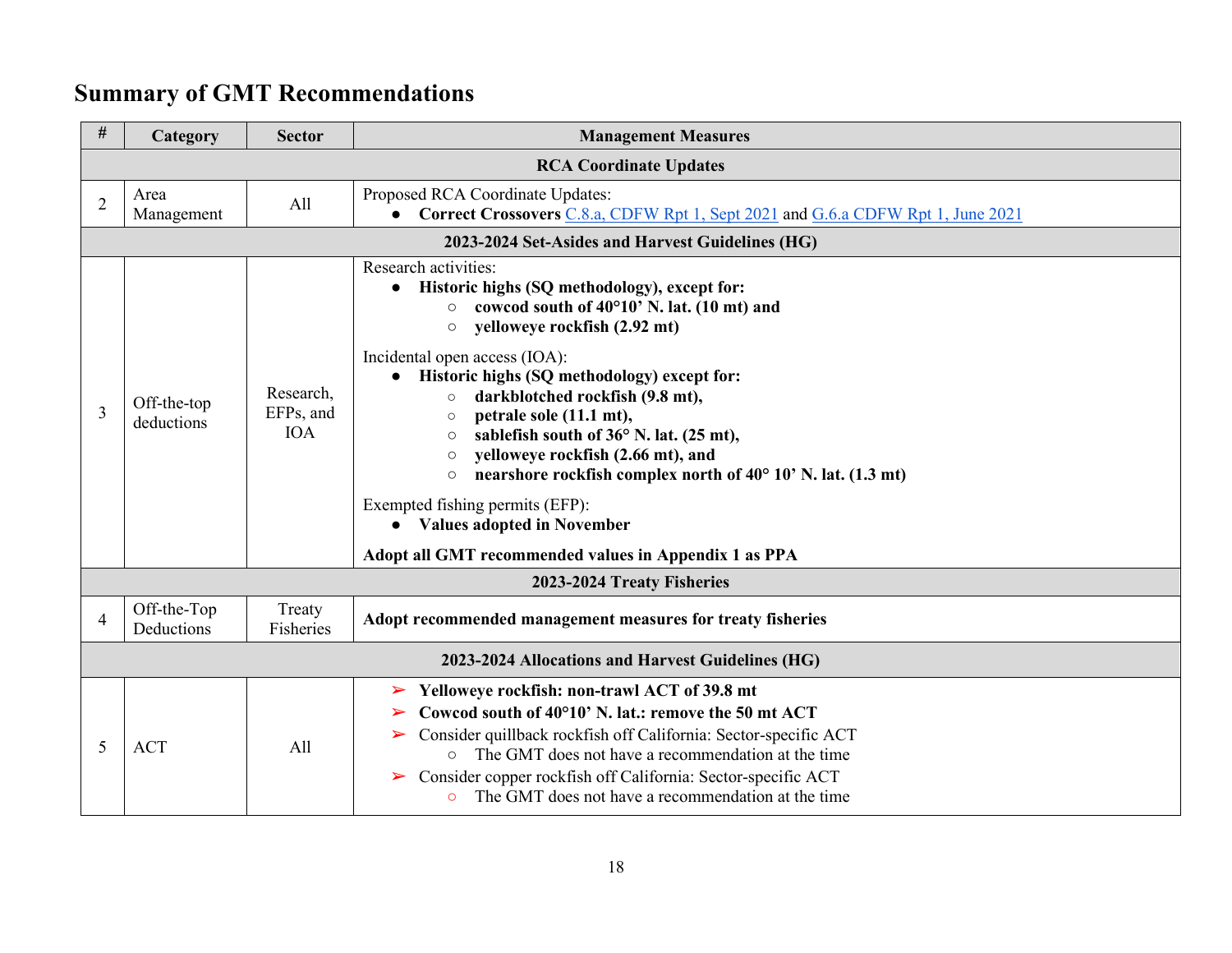|                | 2023-2024 Allocations and Harvest Guidelines (HG) Continued |                     |                                                                                                                                                                                                                                                                                                                                                                                                                                                                                                                                                                                                                                                                                                                                                                                                                                                                                                                                                                                                                                                                                                                                                                                                                                                                                                                                                                                                          |  |  |  |  |  |  |
|----------------|-------------------------------------------------------------|---------------------|----------------------------------------------------------------------------------------------------------------------------------------------------------------------------------------------------------------------------------------------------------------------------------------------------------------------------------------------------------------------------------------------------------------------------------------------------------------------------------------------------------------------------------------------------------------------------------------------------------------------------------------------------------------------------------------------------------------------------------------------------------------------------------------------------------------------------------------------------------------------------------------------------------------------------------------------------------------------------------------------------------------------------------------------------------------------------------------------------------------------------------------------------------------------------------------------------------------------------------------------------------------------------------------------------------------------------------------------------------------------------------------------------------|--|--|--|--|--|--|
| 6              | Two Year<br>Allocations                                     | Trawl/Non-<br>Trawl | STATUS QUO 2-year trawl/non-trawl allocations:<br>Big skate: 95 percent trawl, 5 percent non-trawl<br>Bocaccio south of 40°10' N. lat.: 39 percent trawl, 61 percent non-trawl<br>$\bullet$<br>Canary rockfish: 72.3 percent trawl, 27.7 percent non-trawl, with a combined commercial non-trawl HG<br>$\bullet$<br>Cowcod south of 40°10' N. lat.: 36 percent trawl, 64 percent non-trawl<br>$\bullet$<br>Lingcod south of 40°10' N. lat.: 40 percent trawl, 60 percent non-trawl<br>Longnose skate: 90 percent trawl, 10 percent non-trawl<br>Minor shelf rockfish north of 40°10' N. lat.: 60.2 percent trawl, 39.8 percent non-trawl<br>Minor shelf rockfish south of 40°10' N. lat.: 12.2 percent trawl, 87.8 percent non-trawl<br>Petrale sole: 30 mt non-trawl, remainder trawl<br>Slope rockfish complex south of 40° 10' N lat., including blackgill rockfish: custom sharing approach<br>Blackgill rockfish: 41 percent trawl, 59 percent non-trawl<br>"Other slope" rockfish: 91 percent trawl, 9 percent non-trawl<br>$\bigcirc$<br>Widow rockfish: 400 mt non-trawl, remainder trawl<br>Yelloweye rockfish: 8 percent trawl, 92 percent non-trawl                                                                                                                                                                                                                                           |  |  |  |  |  |  |
| 6 <sub>b</sub> | Rebuilding<br>Species<br>Allocations                        | All                 | Yelloweye rockfish: STATUS QUO allocations                                                                                                                                                                                                                                                                                                                                                                                                                                                                                                                                                                                                                                                                                                                                                                                                                                                                                                                                                                                                                                                                                                                                                                                                                                                                                                                                                               |  |  |  |  |  |  |
| 7              | Amendment<br>21 Allocation<br>Changes                       | Trawl/Non-<br>Trawl | <b>STATUS QUO</b> Amendment 21 allocations:<br>Arrowtooth flounder: 95 percent trawl, 5 percent non-trawl<br>$\bullet$<br>Chilipepper rockfish south of 40°10' N. lat.: 75 percent trawl, 25 percent non-trawl<br>Darkblotched rockfish: 95 percent trawl, 5 percent non-trawl<br>Dover sole: 95 percent trawl, 5 percent non-trawl<br>English sole: 95 percent trawl, 5 percent non-trawl<br>Lingcod north of 40°10' N. lat.: 45 percent trawl, 55 percent non-trawl<br>Longspine thornyhead north of 34° 27' N. lat.: 95 percent trawl, 5 percent non-trawl<br>Other flatfish: 90 percent trawl, 10 percent non-trawl<br>$\bullet$<br>Pacific cod: 95 percent trawl, 5 percent non-trawl<br>$\bullet$<br>Pacific ocean perch: 95 percent trawl 5 percent non-trawl<br>Sablefish south of 36° N. lat.: 42 percent trawl, 58 percent non-trawl<br>$\bullet$<br>Shortspine thornyhead south of 34° 27' N. lat.: 95 percent trawl, 5 percent non-trawl<br>$\bullet$<br>Shortspine thornyhead north of 34° 27' N. lat.: 50 mt trawl, remainder non-trawl<br>$\bullet$<br>Slope rockfish north of 40°10' N. lat.: 81 percent trawl, 19 percent non-trawl<br>Splitnose rockfish south of 40°10' N. lat.: 95 percent trawl, 5 percent non-trawl<br>Starry flounder: 50 percent trawl, 50 percent non-trawl<br>Yellowtail rockfish north of 40°10' N. lat.: 88 percent trawl, 12 percent non-trawl<br>$\bullet$ |  |  |  |  |  |  |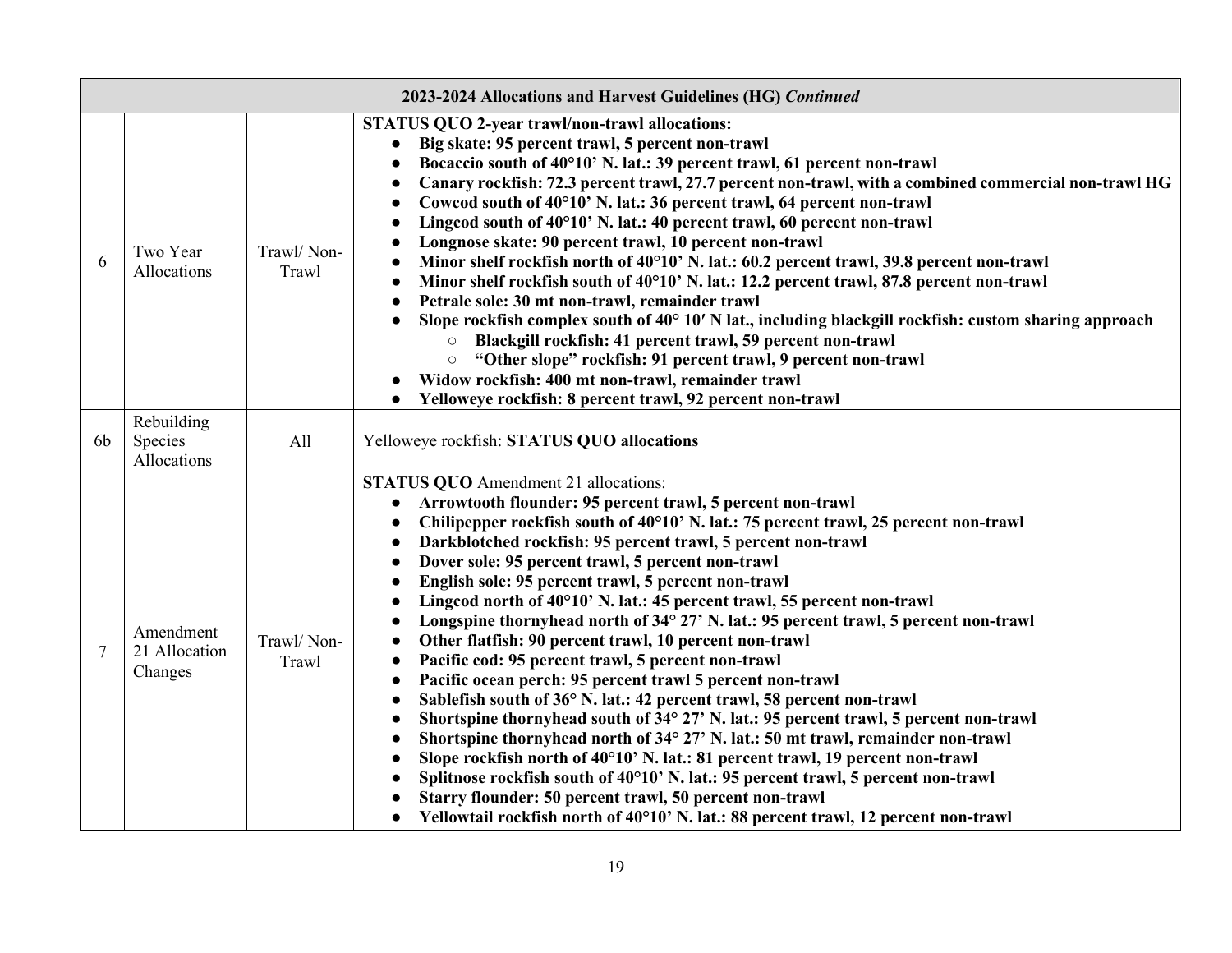|              | 2023-2024 Allocations and Harvest Guidelines (HG)      |                          |                                                                                                                                                                                                                                                                                                                                                                                                                                                                                                                                                                                                                                                                                                                                                     |  |  |  |  |  |  |
|--------------|--------------------------------------------------------|--------------------------|-----------------------------------------------------------------------------------------------------------------------------------------------------------------------------------------------------------------------------------------------------------------------------------------------------------------------------------------------------------------------------------------------------------------------------------------------------------------------------------------------------------------------------------------------------------------------------------------------------------------------------------------------------------------------------------------------------------------------------------------------------|--|--|--|--|--|--|
| 8            | HGs / State<br>Shares for<br>Stocks in a<br>Complex    | All                      | Set preliminary HGs equal to component ACLs:<br>Blackgill rockfish (within the slope rockfish complex south of 40°10' N. lat.):<br>$\bullet$<br><b>Status quo allocation scheme</b><br>$\circ$<br>Oregon black/blue/deacon rockfish complex:<br>No need for species-specific HG<br>$\circ$<br>Cabezon/kelp greenling complexes off of WA & OR:<br>No need for species-specific HG<br>$\circ$<br>Nearshore rockfish complex north of 40°10' N. lat.: status quo sharing arrangement, by state                                                                                                                                                                                                                                                        |  |  |  |  |  |  |
| $\mathbf{9}$ | Within trawl<br>Allocations                            | <b>Trawl</b>             | Recommendations to adjust trawl allocations                                                                                                                                                                                                                                                                                                                                                                                                                                                                                                                                                                                                                                                                                                         |  |  |  |  |  |  |
| 10           | Within trawl<br>set-asides                             | At-sea<br>whiting        | Adopt STATUS QUO at-sea set-asides                                                                                                                                                                                                                                                                                                                                                                                                                                                                                                                                                                                                                                                                                                                  |  |  |  |  |  |  |
| 11           | Within non-<br>trawl HGs,<br>ACTs, or<br><b>Shares</b> | LEFG/OA/<br>Recreational | Adopt STATUS QUO preliminary 2-year within non-trawl HGs or shares for:<br>Blackgill south of 40°10' N. lat. for limited entry and open access trip limit modeling<br>Bocaccio south of 40°10' N. lat. - combined commercial and recreational shares<br><b>Canary rockfish</b><br>$\bullet$<br>Cowcod south of 40°10' N. lat.<br>Sablefish south of 36° N. lat. for limited entry and open access trip limit modeling<br>Nearshore rockfish complex north of 40°10' N. latitude:<br>Consider federal HG for the area 42 <sup>°</sup> N. lat. to 40 <sup>°</sup> 10′ N. lat.<br>$\Omega$<br><b>Consider state-specific HGs for Washington and Oregon</b><br>$\circ$<br>Nearshore rockfish complex south of 40° 10' N. latitude<br>Yelloweye rockfish |  |  |  |  |  |  |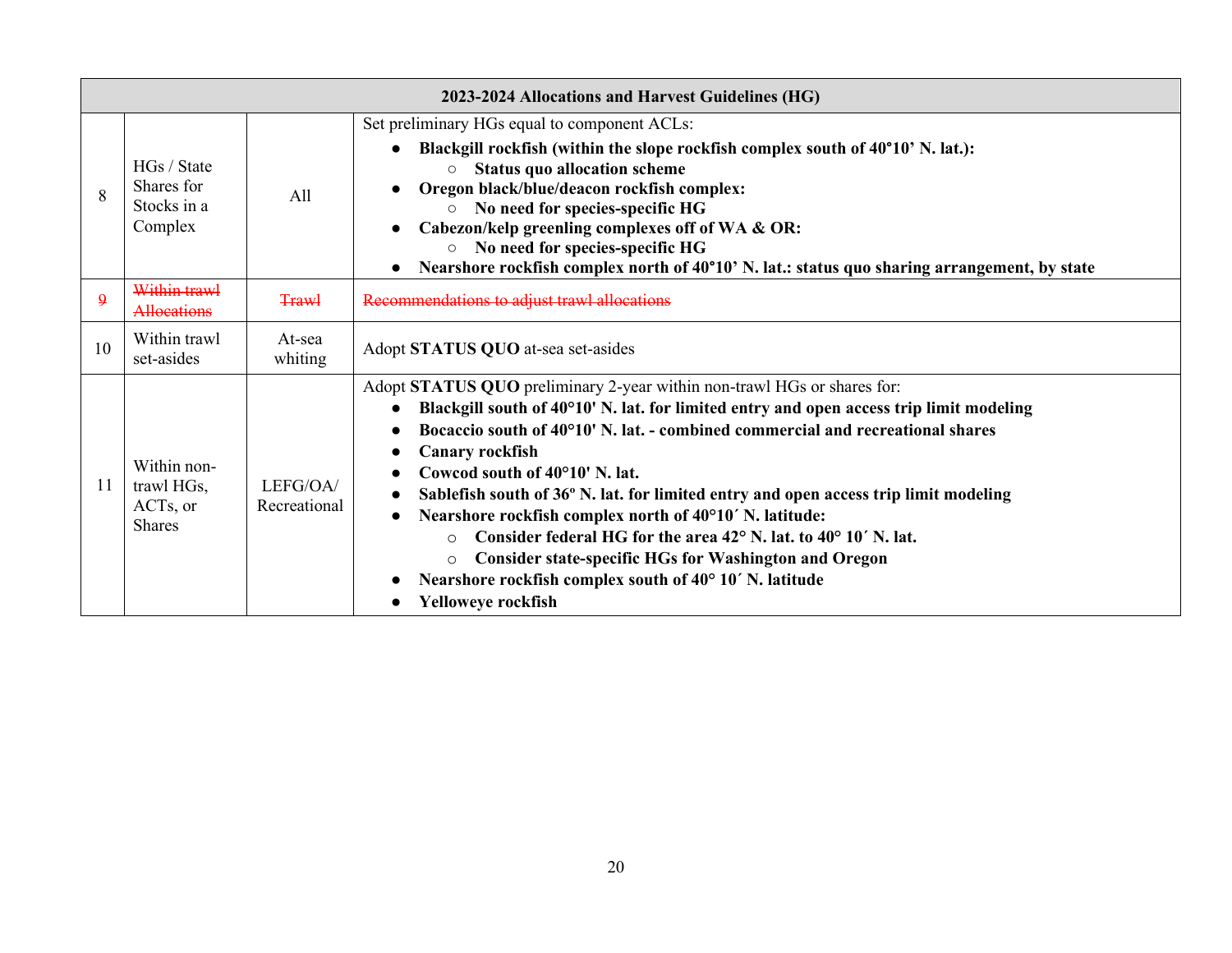# **Appendix 1. GMT recommended off-the-top deductions for tribal, research, IOA, and EFPs in 2023 and 2024.**

<span id="page-20-0"></span>

| <b>Stock/Complex</b>    | Area                | <b>ACL</b> | <b>Tribal</b> | <b>EFP</b> | <b>Research</b> | <b>IOA</b> | <b>Set-aside Total</b> | <b>Fishery HG</b> |
|-------------------------|---------------------|------------|---------------|------------|-----------------|------------|------------------------|-------------------|
| Arrowtooth flounder     | Coastwide           | 18,632     | 2,041         | 0.0        | 12.98           | 41.00      | 2,094.98               | 16,537.0          |
| Big skate               | Coastwide           | 1,320      | 15            | 0.0        | 5.49            | 39.31      | 59.80                  | 1,260.2           |
| Black rockfish (WA)     | Washington          | 290        | 18            | 0.0        | 0.10            | 0.00       | 18.10                  | 271.9             |
| Black rockfish (CA)     | California          | 334        |               | 1.0        | 0.08            | 1.18       | 2.26                   | 331.7             |
| Bocaccio                | S of 40°10' N. lat. | 1,842      |               | 40.0       | 5.60            | 2.52       | 48.12                  | 1,793.9           |
| Cabezon (CA)            | S of 42° N. lat.    | 182        |               | 1.0        | 0.02            | 0.61       | 1.63                   | 180.4             |
| California scorpionfish | S of 34°27' N. lat. | 262        |               | 0.0        | 0.18            | 3.71       | 3.89                   | 258.1             |
| Canary rockfish         | Coastwide           | 1,284      | 50            | 3.0        | 10.08           | 2.83       | 65.91                  | 1,218.1           |
| Chilipepper             | S of 40°10' N. lat. | 2,183      |               | 70.0       | 14.04           | 13.66      | 97.70                  | 2,085.3           |
| Cowcod                  | S of 40°10' N. lat. | 80         |               | 1.00       | 10.00           | 0.17       | 11.17                  | 68.8              |
| Darkblotched rockfish   | Coastwide           | 785        | 5.0           | 0.5        | 8.46            | 9.80       | 23.76                  | 761.2             |
| Dover sole              | Coastwide           | 50,000     | 1,497         | 0.0        | 50.84           | 49.27      | 1,597.11               | 48,402.9          |
| English sole            | Coastwide           | 9,018      | 200           | 0.0        | 17.00           | 42.52      | 259.52                 | 8,758.5           |
| Lingcod                 | N of 40°10' N. lat. | 4,378      | 250           | 0.0        | 17.71           | 11.92      | 279.63                 | 4,098.4           |
| Lingcod                 | S of 40°10' N. lat. | 726        |               | 1.5        | 3.19            | 8.31       | 13.00                  | 713.0             |
| Longnose skate          | Coastwide           | 1,708      | 220           | 0.0        | 12.46           | 18.84      | 251.30                 | 1,456.7           |
| Longspine thornyhead    | N of 34°27' N. lat. | 2,295      | 30            | 0.0        | 17.49           | 6.22       | 53.71                  | 2,241.3           |
| Longspine thornyhead    | S of 34°27' N. lat. | 725        |               | 0.0        | 1.41            | 0.83       | 2.24                   | 722.8             |
| Pacific cod             | Coastwide           | 1,600      | 500           | 0.0        | 5.47            | 0.53       | 506.00                 | 1,094.0           |
| Pacific ocean perch     | N of 40°10' N. lat. | 3,573      | 130.0         | 0.0        | 5.39            | 10.09      | 145.48                 | 3,427.5           |

**Table A-1. GMT recommended off-the-top deductions for Tribal, research, EFPs, and incidental open access sectors for 2023.**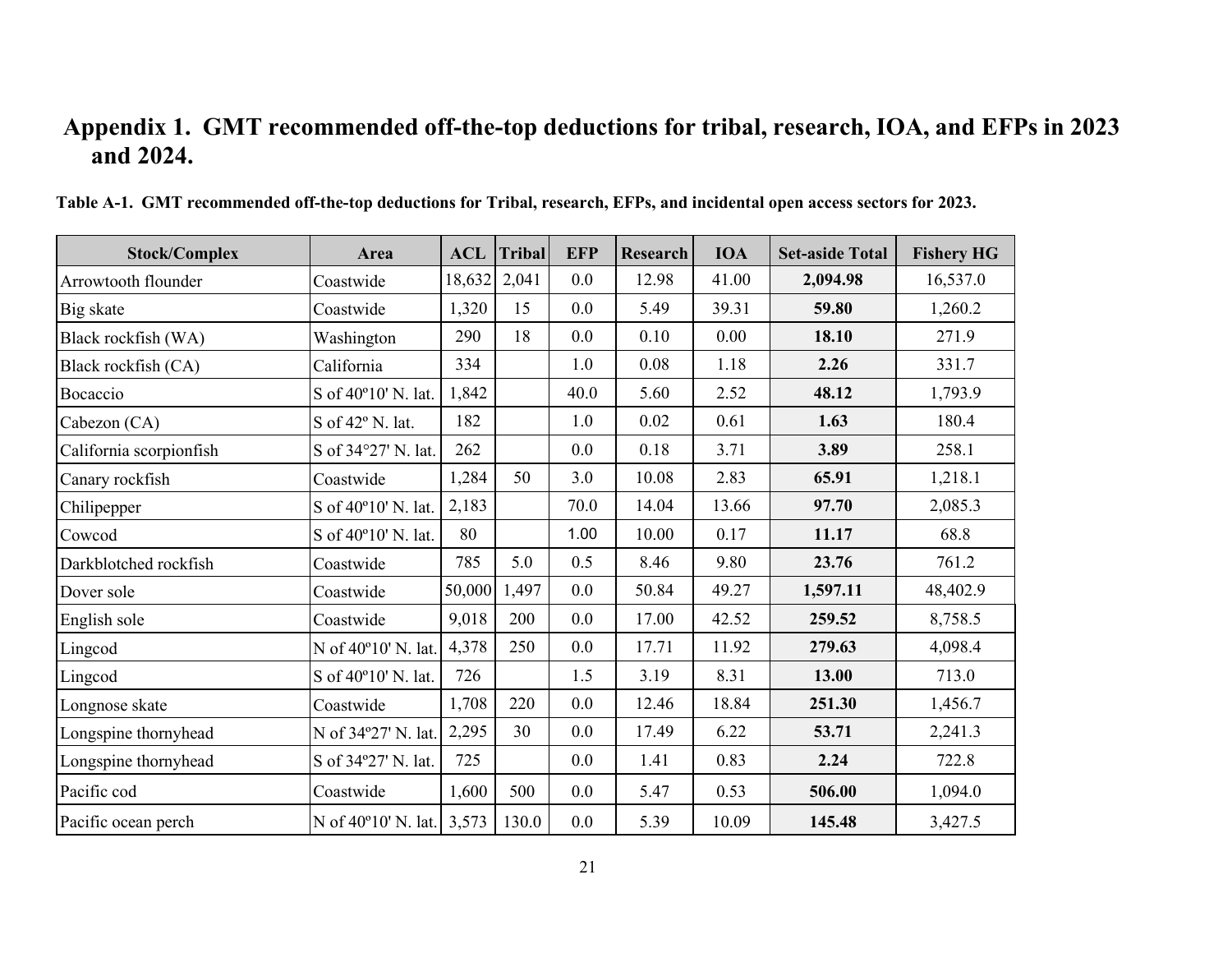| <b>Stock/Complex</b>                     | Area                | <b>ACL</b> | <b>Tribal</b>  | <b>EFP</b> | Research   | <b>IOA</b>             | <b>Set-aside Total</b> | <b>Fishery HG</b> |
|------------------------------------------|---------------------|------------|----------------|------------|------------|------------------------|------------------------|-------------------|
| Pacific whiting                          | Coastwide           | <b>TBD</b> | <b>TBD</b>     | 0.0        | <b>TBD</b> | 1,500.00               | 1,500.00               | <b>TBD</b>        |
| Petrale sole                             | Coastwide           | 3,485      | 350            | 1.0        | 24.14      | 11.10                  | 386.24                 | 3,098.8           |
| Sablefish                                | N of 36° N. lat.    | 8,486      |                |            |            | See Appendix 1 Table 3 |                        |                   |
| Sablefish                                | S of 36° N. lat.    | 2,338      |                | 0.0        | 2.40       | 25.00                  | 27.40                  | 2,310.6           |
| Shortspine thornyhead                    | N of 34°27' N. lat. | 1,359      | 50             | 0.0        | 10.48      | 17.82                  | 78.30                  | 1,280.7           |
| Shortspine thornyhead                    | S of 34°27' N. lat. | 719        |                | 0.0        | 0.71       | 6.00                   | 6.71                   | 712.3             |
| Spiny dogfish                            | Coastwide           | 1,456      | 275            | 1.0        | 41.85      | 33.63                  | 351.48                 | 1,104.5           |
| Splitnose rockfish                       | S of 40°10' N. lat. | 1,592      |                | 1.5        | 11.17      | 5.75                   | 18.42                  | 1,573.6           |
| Starry flounder                          | Coastwide           | 392        | $\overline{2}$ | 0.0        | 0.57       | 45.71                  | 48.28                  | 343.7             |
| Widow rockfish                           | Coastwide           | 12,624     | 200            | 18.0       | 17.27      | 3.05                   | 238.32                 | 12,385.7          |
| YELLOWEYE ROCKFISH                       | Coastwide           | 66         | 5              | 0.12       | 2.92       | 2.66                   | 10.70                  | 55.3              |
| Yellowtail rockfish                      | N of 40°10' N. lat. | 5,666      | 1,000          | 0.0        | 20.55      | 7.00                   | 1,027.55               | 4,638.5           |
| <b>Stock Complexes</b>                   |                     |            |                |            |            |                        |                        |                   |
| Nearshore rockfish north                 | N of 40°10' N. lat. | 88         | 1.5            | 0.0        | 0.47       | 1.30                   | 3.27                   | 84.7              |
| Nearshore rockfish south                 | S of 40°10' N. lat. | 886        |                | 0.0        | 2.68       | 1.86                   | 4.54                   | 881.5             |
| Shelf rockfish north                     | N of 40°10' N. lat. | 1,283      | 30             | 0.0        | 15.32      | 25.62                  | 70.94                  | 1,212.1           |
| Shelf rockfish south                     | S of 40°10' N. lat. | 1,465      |                | 50.0       | 15.10      | 67.67                  | 132.77                 | 1,332.2           |
| Slope rockfish north                     | N of 40°10' N. lat. | 1,540      | 36             | 0.0        | 10.51      | 18.88                  | 65.39                  | 1,474.6           |
| Slope rockfish south                     | S of 40°10' N. lat. | 701        |                | 1.0        | 18.21      | 19.73                  | 38.94                  | 662.1             |
| Other fish                               | Coastwide           | 223        |                | 0.0        | 6.29       | 14.95                  | 21.24                  | 201.8             |
| Other flatfish                           | Coastwide           | 4,862      | 60             | 0.0        | 23.63      | 137.16                 | 220.79                 | 4,641.2           |
| Oregon black/blue/deacon rockfish Oregon |                     | 562        |                | 0.0        | 0.08       | 1.74                   | 1.82                   | 560.2             |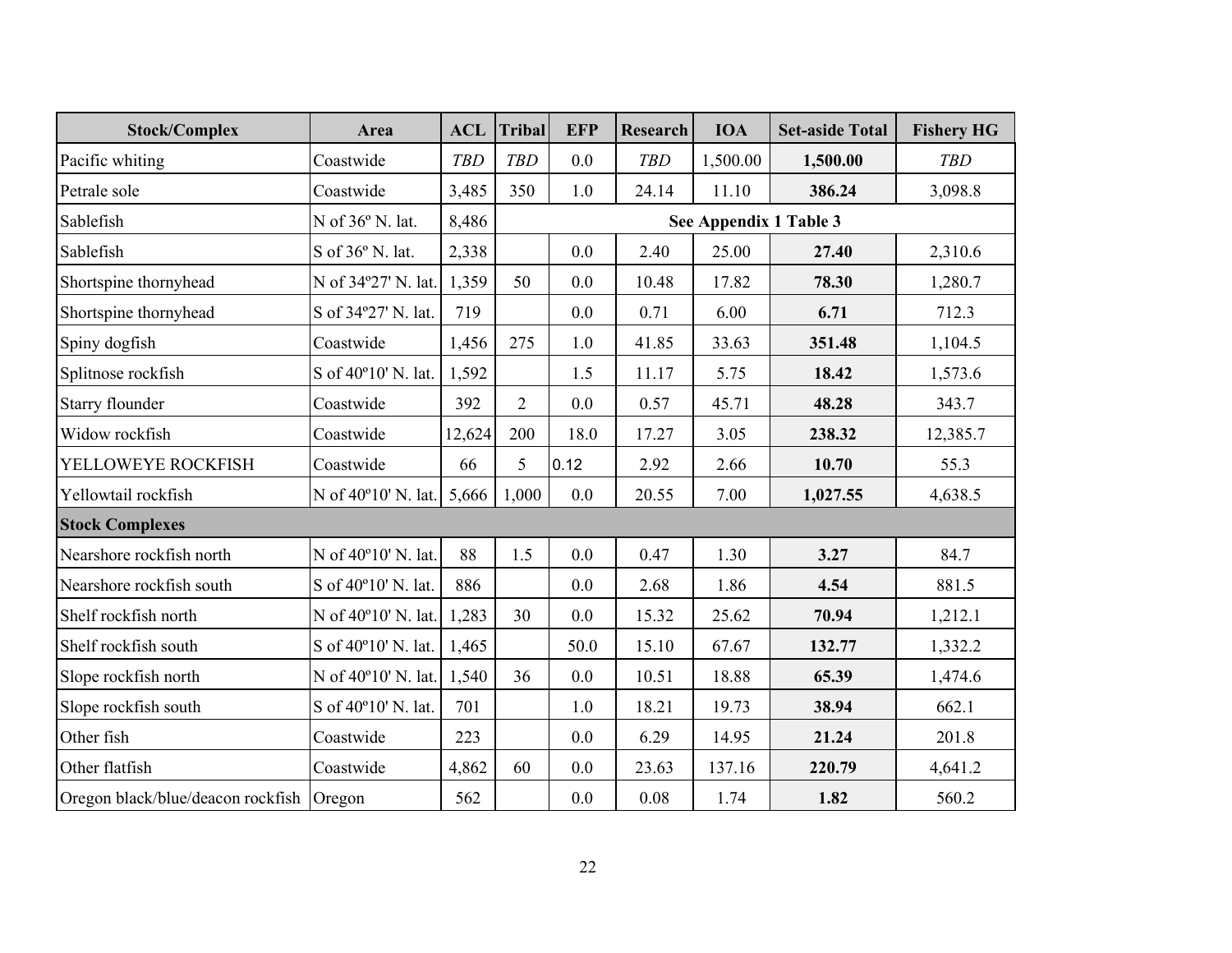| <b>Stock/Complex</b>                         | Area          | <b>ACL</b> | <b>Tribal</b> | <b>EFP</b> | Research | <b>IOA</b> | <b>Set-aside Total</b> | <b>Fishery HG</b> |
|----------------------------------------------|---------------|------------|---------------|------------|----------|------------|------------------------|-------------------|
| Oregon cabezon/kelp greenling                | <b>Oregon</b> | 185        |               | 0.0        | 0.05     | ${0.74}$   | 0.79                   | 184.2             |
| Washington cabezon/kelp greenling Washington |               | 20         |               | $0.0\,$    |          |            | 2.00                   | 18.0              |

### **Table A-2. GMT recommended off-the-top deductions for Tribal, research, EFPs, and incidental open access sectors for 2023.**

| <b>Stock/Complex</b>    | Area                | <b>ACL</b> | <b>Tribal</b> | <b>EFP</b> | <b>Research</b> | <b>IOA</b> | <b>Set-aside Total</b> | <b>Fishery HG</b> |
|-------------------------|---------------------|------------|---------------|------------|-----------------|------------|------------------------|-------------------|
| Arrowtooth flounder     | Coastwide           | 14,178     | 2,041         | 0.0        | 12.98           | 41.00      | 2,094.98               | 12,083.0          |
| Big skate               | Coastwide           | 1,267      | 15            | 0.0        | 5.49            | 39.31      | 59.80                  | 1,207.2           |
| Black rockfish (WA)     | Washington          | 289        | 18            | 0.0        | 0.10            | 0.00       | 18.10                  | 270.9             |
| Black rockfish (CA)     | California          | 329        |               | 1.0        | 0.08            | 1.18       | 2.26                   | 326.7             |
| Bocaccio                | S of 40°10' N. lat. | 1,828      |               | 40.0       | 5.60            | 2.52       | 48.12                  | 1,779.9           |
| Cabezon (CA)            | S of 42° N. lat.    | 171        |               | 1.0        | 0.02            | 0.61       | 1.63                   | 169.4             |
| California scorpionfish | S of 34°27' N. lat. | 252        |               | 0.0        | 0.18            | 3.71       | 3.89                   | 248.1             |
| Canary rockfish         | Coastwide           | 1,267      | 50            | 3.0        | 10.08           | 2.83       | 65.91                  | 1,201.1           |
| Chilipepper             | S of 40°10' N. lat. | 2,121      |               | 70.0       | 14.04           | 13.66      | 97.70                  | 2,023.3           |
| Cowcod                  | S of 40°10' N. lat. | 79         |               | 1.00       | 10.00           | 0.17       | 11.17                  | 67.8              |
| Darkblotched rockfish   | Coastwide           | 750        | 5.0           | 0.5        | 8.46            | 9.80       | 23.76                  | 726.2             |
| Dover sole              | Coastwide           | 50,000     | 1,497         | 0.0        | 50.84           | 49.27      | 1,597.11               | 48,402.9          |
| English sole            | Coastwide           | 8,960      | 200           | 0.0        | 17.00           | 42.52      | 259.52                 | 8,700.5           |
| Lingcod                 | N of 40°10' N. lat. | 3,854      | 250           | 0.0        | 17.71           | 11.92      | 279.63                 | 3,574.4           |
| Lingcod                 | S of 40°10' N. lat. | 722        |               | 1.5        | 3.19            | 8.31       | 13.00                  | 709.0             |
| Longnose skate          | Coastwide           | 1,660      | 220           | 0.0        | 12.46           | 18.84      | 251.30                 | 1,408.7           |
| Longspine thornyhead    | N of 34°27' N. lat. | 2,162      | 30            | 0.0        | 17.49           | 6.22       | 53.71                  | 2,108.3           |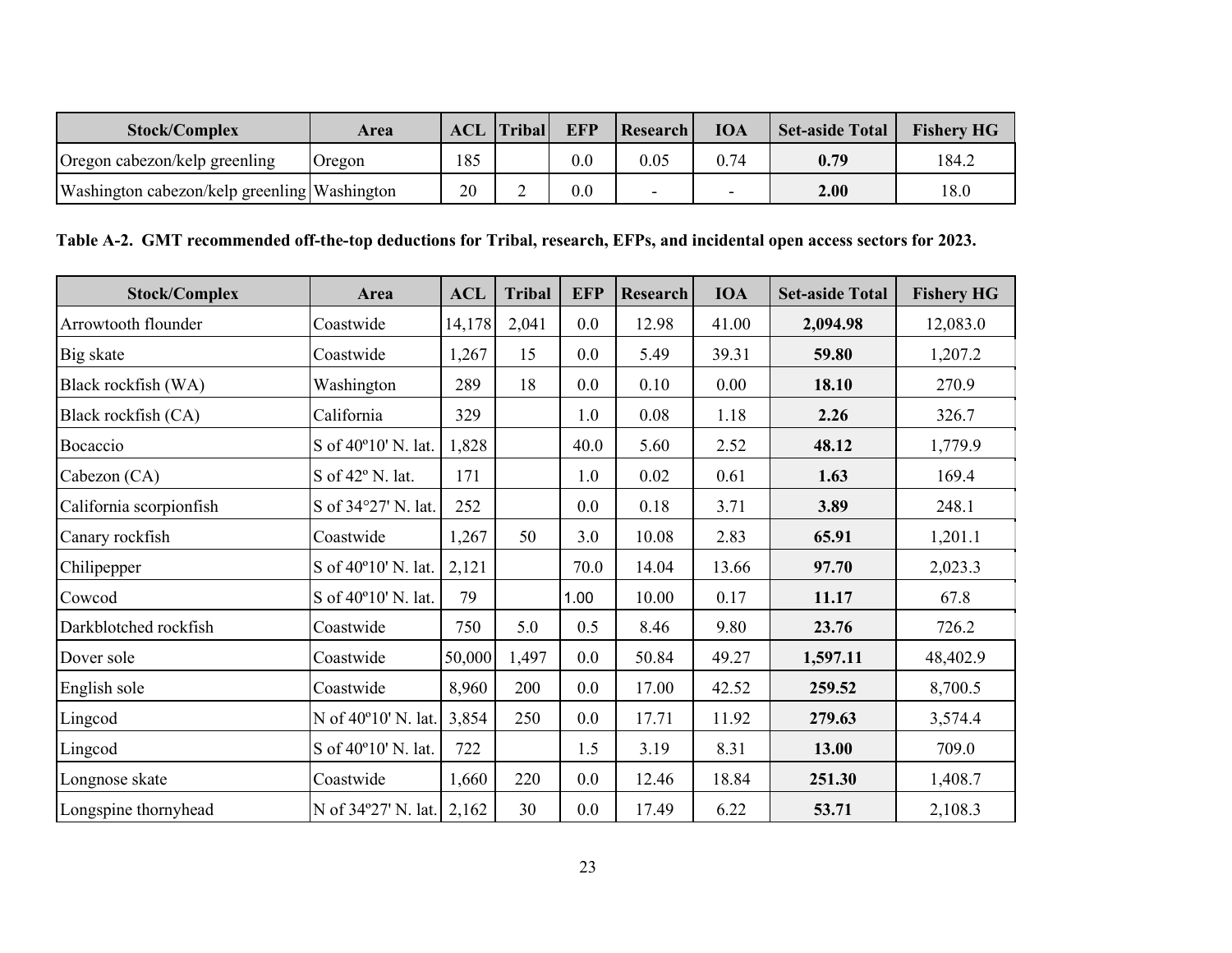| <b>Stock/Complex</b>     | Area                      | <b>ACL</b> | <b>Tribal</b>  | <b>EFP</b> | Research   | <b>IOA</b> | <b>Set-aside Total</b>  | <b>Fishery HG</b> |
|--------------------------|---------------------------|------------|----------------|------------|------------|------------|-------------------------|-------------------|
| Longspine thornyhead     | S of 34°27' N. lat.       | 683        |                | 0.0        | 1.41       | 0.83       | 2.24                    | 680.8             |
| Pacific cod              | Coastwide                 | 1,600      | 500            | 0.0        | 5.47       | 0.53       | 506.00                  | 1,094.0           |
| Pacific ocean perch      | N of 40°10' N. lat.       | 3,443      | 130.0          | 0.0        | 5.39       | 10.09      | 145.48                  | 3,297.5           |
| Pacific whiting          | Coastwide                 | <b>TBD</b> | <b>TBD</b>     | 0.0        | <b>TBD</b> | 1,500.00   | 1,500.00                | <b>TBD</b>        |
| Petrale sole             | Coastwide                 | 3,285      | 350            | 1.0        | 24.14      | 11.10      | 386.24                  | 2,898.8           |
| Sablefish                | N of 36° N. lat.          | 7,780      |                |            |            |            | See Appendix 1, Table 3 |                   |
| Sablefish                | S of $36^{\circ}$ N. lat. | 2,143      |                | 0.0        | 2.40       | 25.00      | 27.40                   | 2,115.6           |
| Shortspine thornyhead    | N of 34°27' N. lat.       | 1,328      | 50             | 0.0        | 10.48      | 17.82      | 78.30                   | 1,249.7           |
| Shortspine thornyhead    | S of 34°27' N. lat.       | 702        |                | 0.0        | 0.71       | 6.00       | 6.71                    | 695.3             |
| Spiny dogfish            | Coastwide                 | 1,407      | 275            | 1.0        | 41.85      | 33.63      | 351.48                  | 1,055.5           |
| Splitnose rockfish       | S of 40°10' N. lat.       | 1,553      |                | 1.5        | 11.17      | 5.75       | 18.42                   | 1,534.6           |
| Starry flounder          | Coastwide                 | 392        | $\overline{2}$ | 0.0        | 0.57       | 45.71      | 48.28                   | 343.7             |
| Widow rockfish           | Coastwide                 | 11,482     | 200            | 18.0       | 17.27      | 3.05       | 238.32                  | 11,243.7          |
| YELLOWEYE ROCKFISH       | Coastwide                 | 66         | 5              | 0.12       | 2.92       | 2.66       | 10.70                   | 55.3              |
| Yellowtail rockfish      | N of 40°10' N. lat.       | 5,560      | 1,000          | 0.0        | 20.55      | 7.00       | 1,027.55                | 4,532.5           |
| <b>Stock Complexes</b>   |                           |            |                |            |            |            |                         |                   |
| Nearshore rockfish north | N of 40°10' N. lat.       | 87         | 1.5            | 0.0        | 0.47       | 1.30       | 3.27                    | 83.7              |
| Nearshore rockfish south | S of 40°10' N. lat.       | 891        |                | 0.0        | 2.68       | 1.86       | 4.54                    | 886.5             |
| Shelf rockfish north     | N of 40°10' N. lat.       | 1,278      | 30             | 0.0        | 15.32      | 25.62      | 70.94                   | 1,207.1           |
| Shelf rockfish south     | S of 40°10' N. lat.       | 1,465      |                | 50.0       | 15.10      | 67.67      | 132.77                  | 1,332.2           |
| Slope rockfish north     | N of 40°10' N. lat.       | 1,516      | 36             | 0.0        | 10.51      | 18.88      | 65.39                   | 1,450.6           |
| Slope rockfish south     | S of 40°10' N. lat.       | 697        |                | 1.0        | 18.21      | 19.73      | 38.94                   | 658.1             |